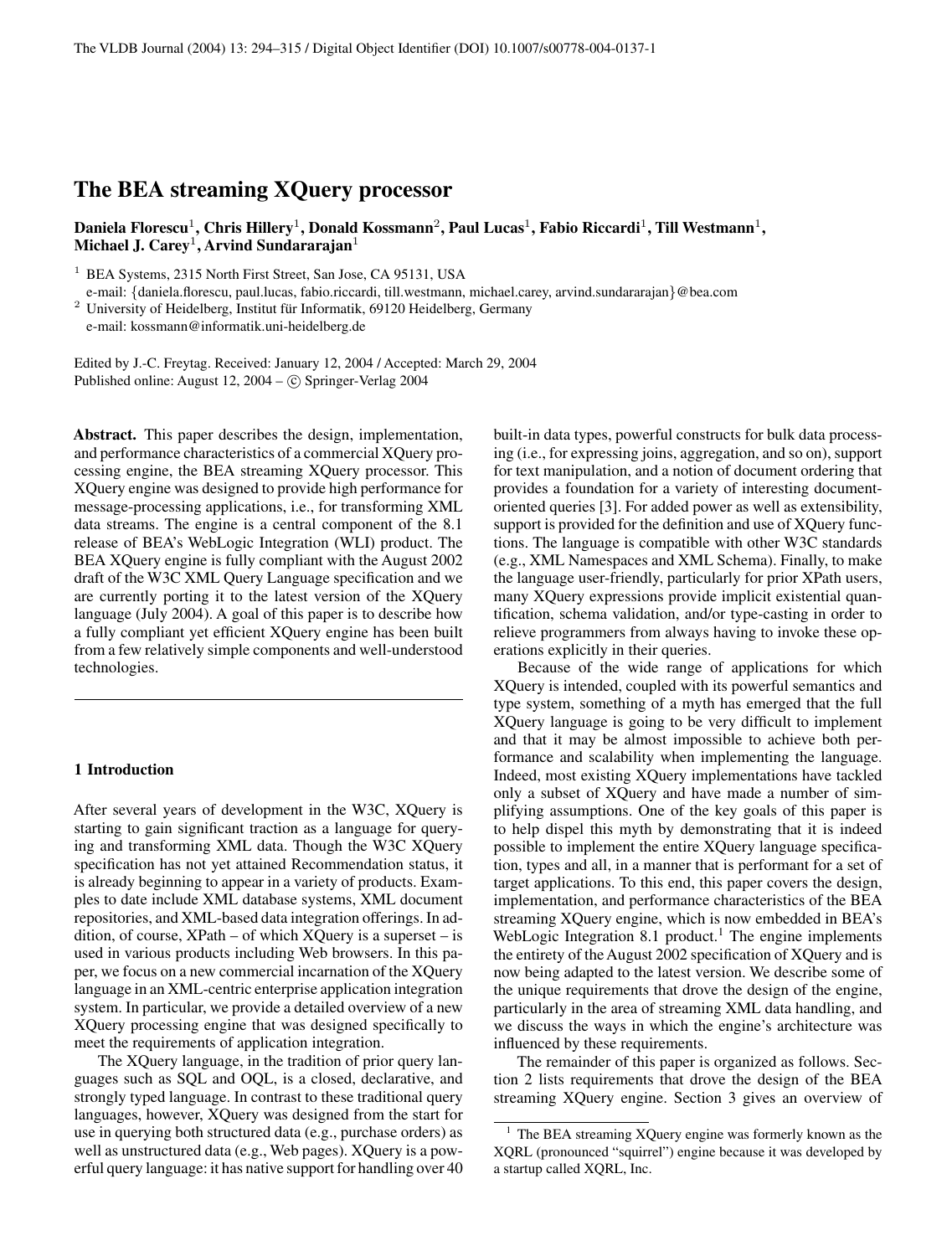BEA's WLI 8.1 product, of which the engine is a central component. Section 4 gives an overview of the architecture of the engine. Section 5 defines the internal representation of XML data as token streams. Section 6 describes the implementation of the XQuery type system in the engine. Section 7 contains details of the compiler and optimizer. Section 8 presents the runtime system. Section 9 shows the Java interface of the engine. Section 10 describes how the engine interoperates with XML data stores. Section 11 presents the results of performance experiments. Section 12 discusses related work. Finally, Sect. 13 contains conclusions.

### **2 Requirements**

BEA is a standards-focused company. As a result, the BEA streaming XQuery engine had a major requirement from the outset to implement the entire XQuery recommendation in a compliant manner. Performance was also a major requirement for the engine; specifically, the BEA XQuery engine was designed to provide high performance for message-processing applications (i.e., for streaming XML data). The major needs for message processing applications of XQuery include: (i) an efficient internal representation of XML data, (ii) the use of streaming execution (i.e., pipelining) to the largest extent possible, and (iii) the efficient implementation of transformations that involve the use of many node constructors. Basically, the target XML message-processing applications need to quickly reshape XML message payloads as they pass through the system, requiring a small memory footprint, the ability to handle a wide range of message sizes, and efficiency both for locating data within a message as well as generating new and/or transformed message content.

While XQuery completeness and excellent message transformation performance were the top two design goals, there were a number of additional requirements that influenced the XQuery engine's design and implementation as well:

- Limited resources: An initial version of the engine had to be developed by a team of six engineers in about 6 months. This level of productivity only seemed achievable using Java (vs. C or C++) as the programming language for the implementation.
- Integration into BEA products: The engine was designed to be an embedded component within a set of BEA products (in particular WLI 8.1). This definitely mandated the use of Java, and it also required the development of a powerful Java-to-XQuery interface (referred to as the XDBC interface in Sect. 9).
- Usability with other components: The engine was designed to be usable with third-party XML parsers, schema validators, persistent XML stores, etc.
- Deployment environment: The engine must operate properly in a clustered environment and on multiprocessor machines.
- Evolvability: Since the XQuery specification was unstable during the time when the BEA XQuery engine was initially being developed, it had to be feasible (and affordable) to evolve the engine over time in response to changes in the XQuery language specification.

# **3 XQuery in WebLogic Integration 8.1**

The BEAWebLogic Platform 8.1 is an integrated product suite built around WebLogic Server, a leading high-end J2EE application server. The suite includes products for application and process integration (WebLogic Integration), portal development (WebLogic Portal), and data integration (Liquid Data for WebLogic) as well as an integrated development environment (WebLogic Workshop) that simplifies J2EE application development and serves as the design center for all of the other Platform components.

As mentioned earlier, the target application that really drove the design of the BEA streaming XQuery engine is WebLogic Integration (WLI), BEA's enterprise application integration product.WLI is the portion of the BEA Platform that provides tools to enable companies to rapidly develop and deploy integration-based applications that communicate with business partners, automate enterprise business processes, orchestrate existing Web services and packaged and/or legacy applications, and receive, transform, and send bits of data from/to applications throughout an enterprise. WLI 8.1 is a major new release of WLI that focuses heavily on Web services and on XML-based data handling and manipulation [2]. As such, the XQuery language plays a central internal role in WLI 8.1. XQuery is used for specifying data transformations on messages and on process variables, i.e., for transforming data such as purchase orders as they flow through the system. XQuery expressions can also be used to specify the data-driven flow logic (i.e., the looping and branching) of WLI business processes.

One of the main features required of an application integration platform is strong support for data transformations – both at design time and at runtime. This is the primary role of the XQuery engine in WLI 8.1, and BEA is making a significant bet on XQuery being the right technology for this task. To provide a simple design-time experience, WLI provides a built-in mapping tool that enables integration developers to create XQuery-based data transformations without coding (i.e., without having to work with the syntax of XQuery). Transformation developers work in terms of a graphical "map view" that shows the schemas of a transformation's XML inputs on the left-hand side and the schema of the desired XML output on the right-hand side of the view. Data transformations are specified graphically by drawing lines between the input and output schemas, adding functions to the lines when computations are required, and so on.

Based on the graphical "map view", WLI 8.1 autogenerates a corresponding XQuery expression. The resulting query can then be viewed and optionally source-edited. (The WLI 8.1 data transformation editor supports limited two-way editing of XQuery source queries.) In addition, WLI 8.1 includes a test view that generates sample data from schemas and allows transformations to be tested right in the IDE.

Single-document XML-to-XML transformations are the most common form of data transformations for WLI, but WLI 8.1 actually supports a much broader range of transformations with the data mapping tool and the BEA streaming XQuery engine. In addition to single-input transformations, whose input is one XML message, the mapper supports the graphical construction of transformations that take multiple XML arguments as input (i.e., XML joins). Moreover,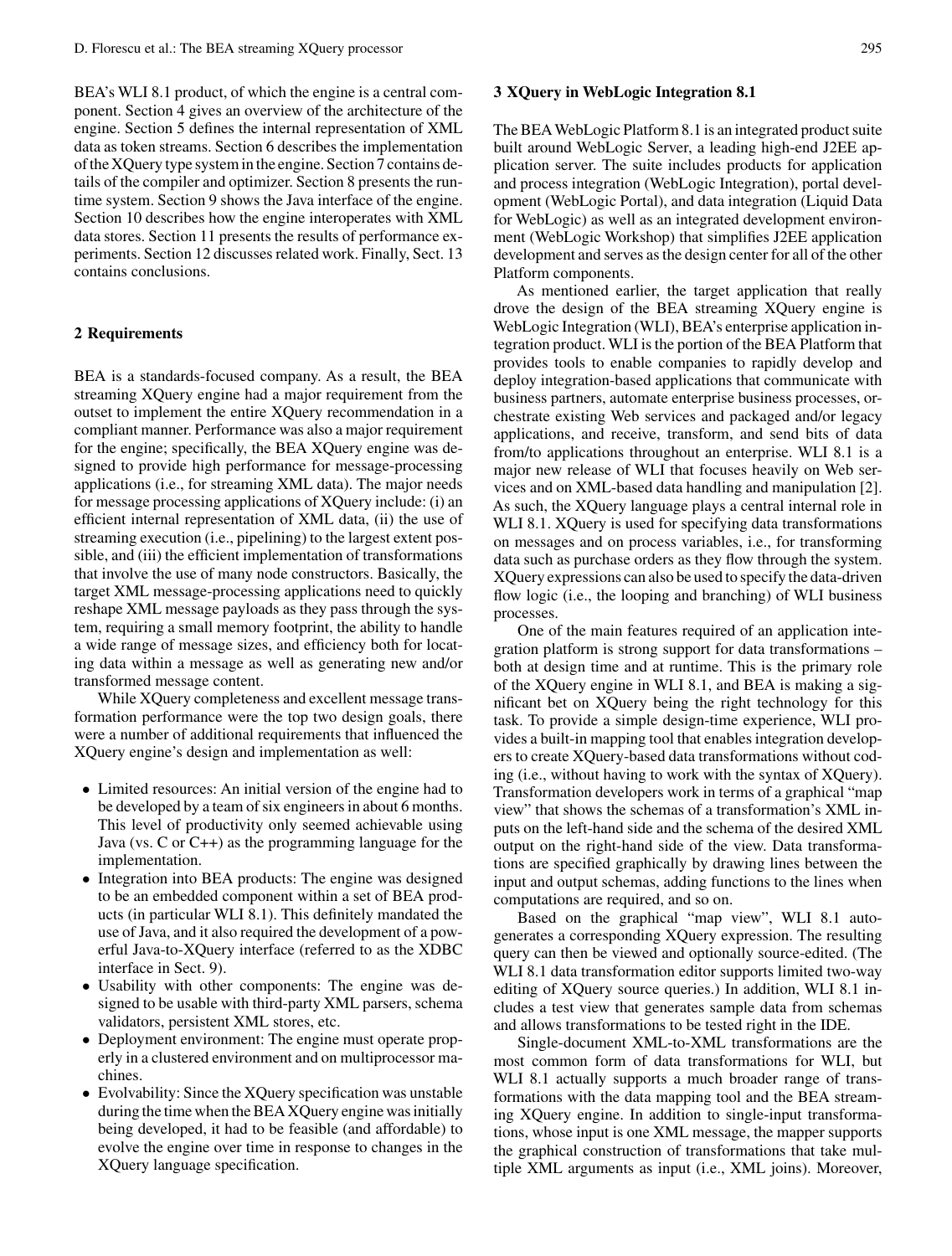WLI supports the development of data transformations that consume and/or produce Java objects and binary data objects (i.e., not just XML arguments). In these non-XML cases, the mapper still shows the transformation's input and/or output types as trees, so the design model remains consistent across a wide range of potential data types. In the case of Java objects, WLI 8.1 infers a default XML Schema corresponding to the Java class of interest. In the case of binary data, WLI 8.1 relies on the use of another WLI component, called Format-Builder, which allows developers to separately specify, test, and persist a set of parsing rules to convert a given binary record format into a structurally isomorphic XML Schema. In these cases, when a data transformation's input or output format is non-XML, a transformation step into or out of XML form occurs prior to the central XQuery-based transformation; for efficiency, in all cases the actual internal XML data representation is the token stream format described in Sect. 5.

The other use of XQuery in BEA WLI involves business process logic. A typical WLI 8.1 business process can include a number of XQuery expressions that define XML-based flow logic for the process. These expressions can appear in conditional nodes (decision nodes in the process) that control which branch of the flow should be processed next. They can also appear in iteration loops (loop nodes in the process) that drive the process to do something once for each piece of something else, e.g., once for each line item in a purchase order. Unlike data transformation queries, which tend to involve a number of nested for-loops and return clauses with lots of node construction, flow queries mostly fall within the simple XPath subset of the XQuery language. These queries are basically simple path expressions over process variables. This use of XQuery is tool-based as well; a special expression editor helps developers to construct XPath expressions for their branching and looping node conditions in business processes.

In addition to WLI, XQuery is used in several other components of the BEA Platform as well. One such component is XmlBeans, which is a Java binding that provides friendly yet efficient programmatic access to XML data (see http://xml.apache.org/xmlbeans/). The XmlBean APIs in the BEA Platform include two methods,*selectPath()* and *execute-Query()*, that permit developers to use XQuery expressions to declaratively navigate to a set of nodes of interest in an XmlBean or to declaratively construct a new XmlBean out of an existing XmlBean. The BEA streaming XQuery engine is used within the 8.1 XmlBeans implementation to process the *executeQuery()* requests as well as all but the simplest of *selectPath()* requests.<sup>2</sup>

The final BEA Platform component that utilizes the XQuery language is Liquid Data for WebLogic, a distributed, XML-based enterprise information integration product that BEA offers for use with the Platform. Liquid Data 8.1 is based on a different XQuery engine, one that does database query pushdown and distributed query processing, that was developed independently from the engine that is the focus of this paper. However, work is currently in progress to merge the features of these two XQuery engines by extending the BEA streaming XQuery engine with the requisite pushdown and distributed query-processing capabilities from the current Liq-



**Fig. 1.** Overview of the BEA streaming XQuery engine

uid Data engine. This merge is motivated by a desire to have a single XQuery implementation going forward – avoiding the potential for multiple XQuery dialects, subtle differences in semantics, and avoiding the engineering cost of maintaining and evolving more than one set of XQuery engine components going forward.

### **4 XQuery engine overview**

A high-level overview of the BEA streaming XQuery engine is given in Fig. 1. In terms of packaging, the BEA XQuery engine is implemented as a library so that it can be embedded within any Java application or server that wishes to use it to manipulate XML data. Java applications execute XQuery queries and consume their queries' results through an interface referred to as XDBC; the name XDBC is derived from JDBC. Each query is parsed, type-checked, and optimized by the query compiler. The compiler generates a query plan, which is a tree of operators that consume data from one another in a cascading fashion. The plan is interpreted by the runtime system, which consists of implementations of all the functions and operators of the XQuery library [18] and of the XQuery core (e.g., sorts and joins). Additionally, the runtime system contains an XML parser and an XML Schema validator; these are required when external XML data must be processed as part of a query or when XQuery's validate function is explicitly or implicitly used in a query.

In the BEA XQuery runtime, all XML data are represented as streams of tokens that are loosely equivalent to SAX events in their semantics (i.e., a token stream is essentially a depthfirst linearization of an XML tree). Use of the token stream, as opposed to querying against materialized XML trees such as DOM, minimizes the runtime memory footprint of the query engine. In addition, use of the token stream enables lazy evaluation of queries.At runtime, each runtime operator consumes its input one token at a time, and any input data not required are eventually discarded. The token stream design follows the XQuery data model [12]. Finally, since the XQuery language ultimately consumes and produces XQuery data model instances, the BEA XQuery engine uses the token stream model for its XML inputs and outputs as well as for its runtime. The token stream itself is defined as a Java interface to allow for

Simple predicate-free path expressions are handled directly by the XmlBeans implementation.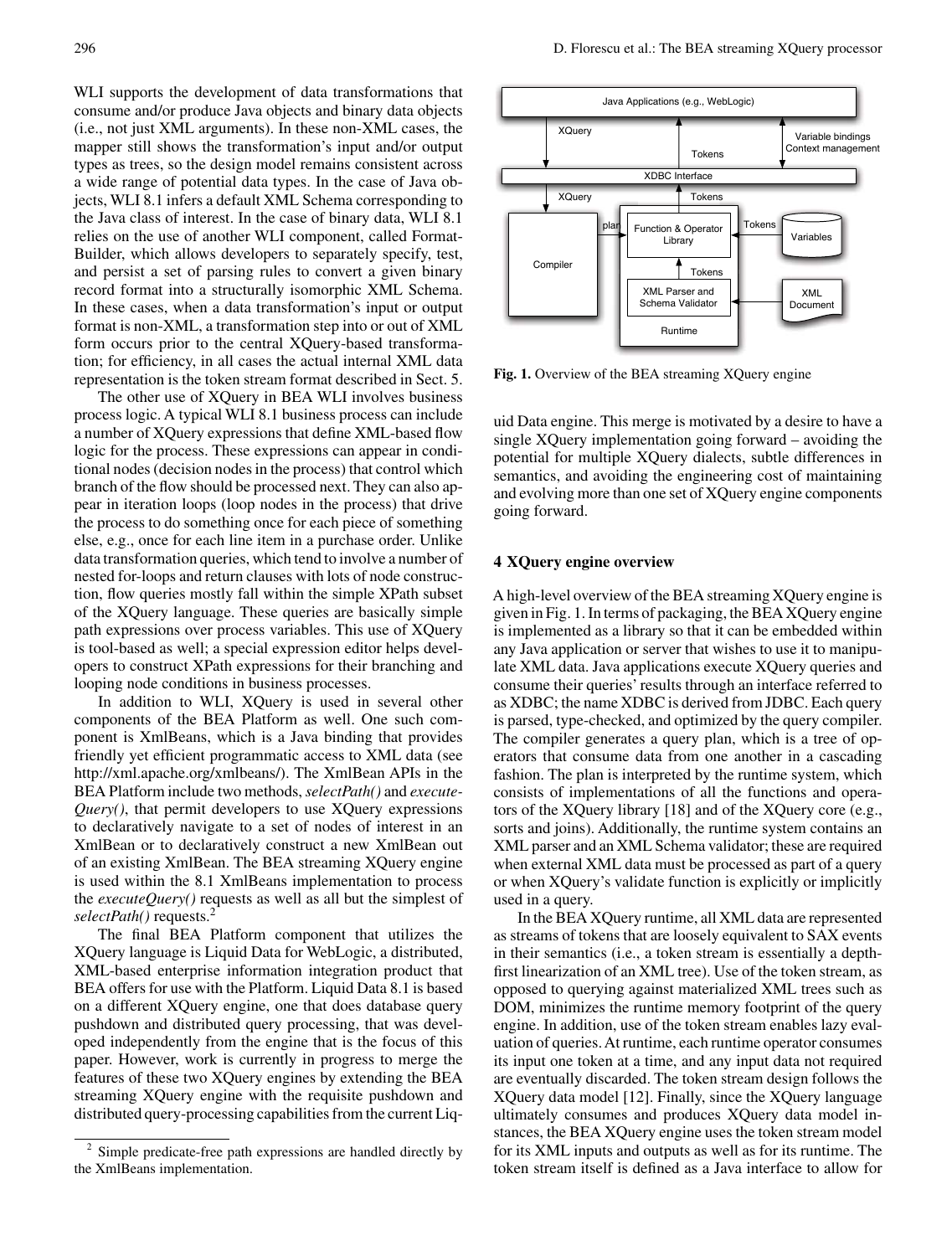different implementations; the default implementation uses simple Java objects. For external consumption, the engine has adaptors that developers can use to serialize the token stream as XML text or to construct a DOM or any of several other popular XML representations (e.g., SAX, StaX, or XmlBeans) from a token stream (not shown in Fig. 1).

### **5 XML token stream**

The performance of a data-intensive language like XQuery depends very much on the data representation used to implement the language's underlying data model. Because of this, significant effort went into the design of the data representation used in the BEA XQuery engine. This section describes the relevant design goals and then describes the resulting data representation, the XML token stream, in detail. Note that the XQuery language is closed under the abstract XQuery data model [12] – meaning that the inputs, intermediate results, and output of an XQuery expression are all instances of this data model. As a consequence, a single, uniform data representation capable of faithfully capturing the abstract data model can be used throughout the system in order to simplify the runtime system.

The first design consideration for an XML data representation is the granularity at which data are to be accessed and processed. Traditional relational database engines process data at the tuple level [13]. This works well for the relational model, where tuples have fairly uniform (and bounded) sizes, but it is not appropriate for XML. A given XML node can be arbitrarily large (e.g., an entire database of 1 GB can be a single document node), and sizes can vary dramatically across nodes within a given sequence of nodes, so streaming at the level of top-level XML nodes (or items) in a sequence is not satisfactory. Given the importance of effective stream processing for our use cases, a much finer granularity of data streaming is a must.

Another important consideration for an efficient XML data representation is the avoidance of copying of data, when possible, to minimize memory requirements and query running times.As described earlier in the paper, the most important use cases for the XQuery engine inWLI 8.1 involve XML transformations. Typically, transformations involve many node constructions; creating new trees and/or copying old trees for each node construction operation would lead to unacceptable performance. A high degree of sharing and reuse of XML data instances is a must for efficiency.

The third representation-related design consideration involves the question of how much redundancy should be permitted. Some properties of data in the XQuery data model can be derived from others, but doing so might be expensive. A prominent example is the *typed value* of an element, which can be computed from the element's *children* and *type annotation*. The cost of recomputing properties must be balanced against the space overhead of representing properties redundantly. Ideally, the data representation should be flexible so that the query processor can choose which information to store redundantly based on the given workload.

Based on the above considerations, particularly the streaming emphasis, we decided to represent XML instances (sequences of atomic values and nodes [12]) conceptually as arrays; we call the sequence of array entries the *XML token* *stream*. In the token stream, special tokens represent the beginnings and endings of documents, elements, and attributes. Single tokens are used to represent processing instructions, comments, and text nodes. Special tokens represent simple values of XML Schema types (e.g., integer values or date values), including instances of qualified names (which are also used for name annotations and for type annotations). An instance of the token stream is generated through a preorder traversal of the XQuery data model tree structure. Element nesting is modeled by the nesting of the tokens that denote the beginnings and endings of elements and documents.

The token stream design was inspired by the popular SAX interface for XML parsing. SAX events correspond roughly to tokens in the token stream, but there are two major differences. The first major difference is that the token stream supports the full XQuery data model, whereas SAX is based on the XML Infoset model. The token stream can represent both typed and untyped data, and it can represent general sequences of items, freely intermixing nodes of all kinds and simple values. SAX is less powerful; it cannot represent typed XML data or general sequences, rendering it insufficient for the needs of an XQuery engine (or for an XQuery interface for that matter). The second major difference is that the token stream was designed to work well in the context of a pull-based API, whereas the SAX API is push-based. As discussed in Sect. 8, a pull-based interface is essential in order to permit lazy evaluation in the runtime system of the XQuery engine.

The actual token stream is relatively straightforward and can be best described using an example.

# *5.1 Example*

Consider the following element declaration:

<judgement index="11">43.5</judgement>

The parser translates this element into the following token stream (serialized). Note that while the notation used here is textual, the actual tokens can be represented in various ways, e.g., as Java objects or encoded in a binary and very compact manner (Sect. 5.4).

```
[ELEMENT [judgement], [xdt:untyped] ]
[ATTRIBUTE [index], [xdt:untypedAtomic] ]
[CharData "11", [xdt:untypedAtomic] ]
[END ATTRIBUTE]
[TEXT ("43.5", [xdt:untypedAtomic]) ]
[END ELEMENT]
```
This example shows that there is an ELEMENT token whose name is judgment and that is not qualified by a namespace in this example. The type of the judgement element is type xdt:untyped. (*xdt* refers to http://www.w3.org/2003/11/xpath-datatypes, the name space of the XPath specifications in which this specific type is defined.) The ELEMENT token is followed by an ATTRIBUTE token whose name is index and whose type is xdt:untypedAtomic. Following this token is the value of the attribute (11), which is represented as a CharData token. An END ATTRIBUTE token closes the attribute declaration. (Note that the value of an attribute can be a list of values.) A TEXT token follows to represent the content of the element,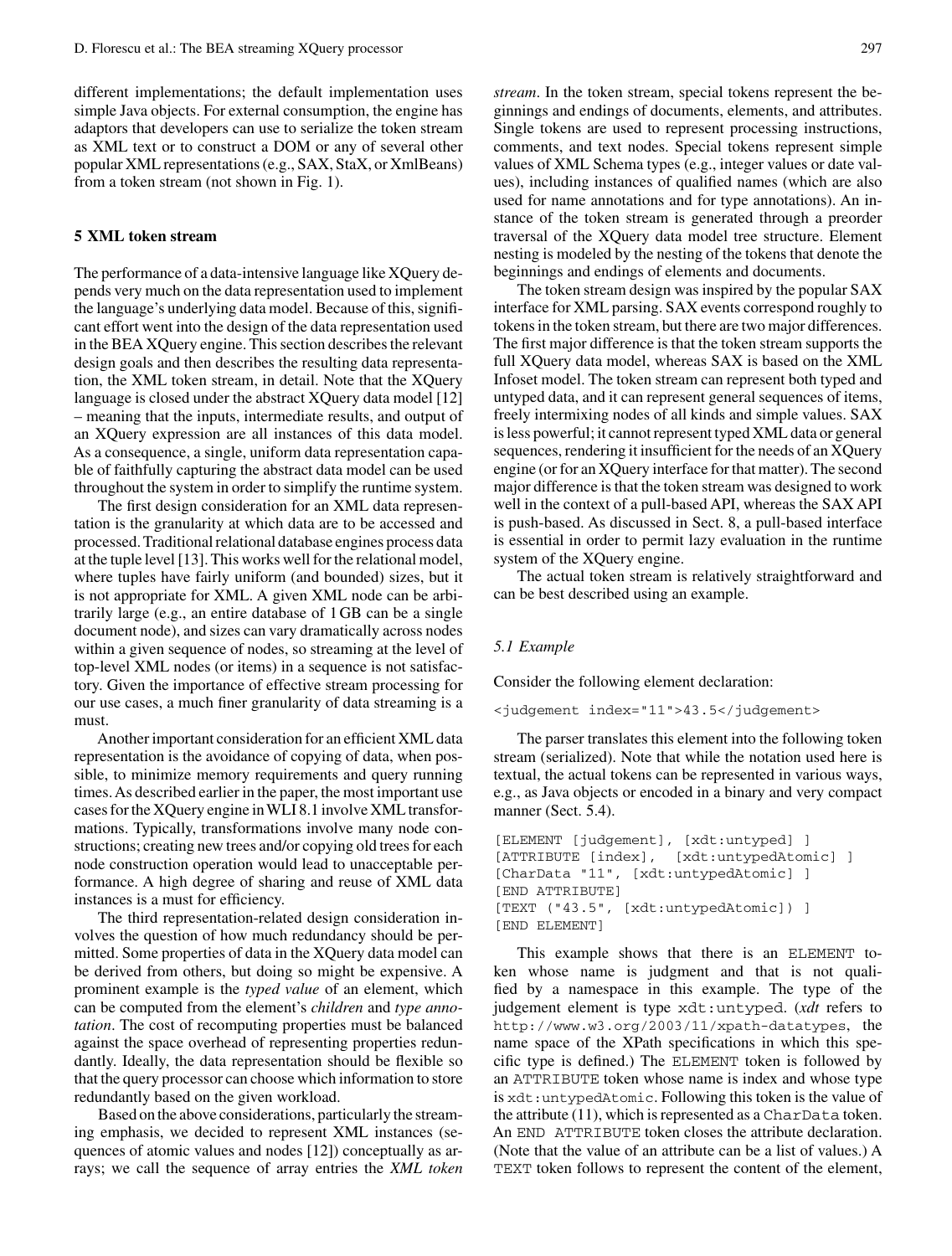and finally an END ELEMENT token closes the element declaration.

The data in the previous example have not been schemavalidated, so the most general types appear in the type annotations (e.g., xdt:untyped for the element content). The example data can be validated against the following XML Schema snippet [9], which describes a complex type "vote" with an attribute "index" of type  $xsd$ : int and content of type xsd:float:

```
<xsd:complextype name="vote">
  <xsd:simpleContent>
    <xsd:extension base="xsd:float">
      <xsd:attribute name="index"
                     type="xsd:int"/>
    </xsd:extension>
  </xsd:simpleContent>
</xsd:complexType>
```
<xsd:element name="judgement" type="vote"/>

The result after validation would be the following slightly different token stream:

```
[ELEMENT [judgement],
  [vote@http://www.bea.com/example]
]
[ATTRIBUTE [index], [xsd:int] ]
[int 11]
[END ATTRIBUTE]
[TEXT ("43.5", [xdt:untypedAtomic]) ]
[float 43.5]
[END ELEMENT]
```
After validation, the type annotation of the ELEMENT token is "vote" and that of the ATTRIBUTE is xsd:int. (*xsd* refers to the name space of XML Schema.) The value of the attribute is now a binary int, and the element TEXT value is now augmented with the binary float representation. It should be noted that the XQuery standard does not mandate having both the original lexical representation of elements and their typed values, but some WLI use cases require preservation of the original lexical representation of messages. Because of these use cases, both the "untyped" (lexical) and "typed" (binary) values can be kept in the token stream if desired. When preservation of the original lexical representation is not required, the token stream preserves only the binary values and the lexical representation is computed on the fly whenever needed.

While the XML token stream was mainly designed to serve as the XQuery processor's internal data representation, it turns out to be a useful XML format for application-level use as well. The token stream allows XML fragments to be managed easily, and it is easy to serialize, both for transmission on the network and storage on disk (Sect. 5.4).

### *5.2 Node identifiers*

The XQuery data model requires each node to have a unique node identifier. Node identifiers are semantically required both for duplicate elimination and for comparisons (i.e., sorting in document order). Node identifiers can also be used internally to optimize certain operations; e.g., parent node references can be cached inside node identifiers, speeding up reverse traversals.

In the token stream, every token that represents a simple node (i.e., PI, COMMENT, and TEXT) or the beginning of a complex node (i.e., DOCUMENT, ELEMENT, ATTRIBUTE) *can* be annotated with a node identifier. However, not every query *needs* node identifiers, so node identifiers are optional in the token stream. The decision of whether node identifiers may be needed for a given query is made by the compiler (Sect. 7) using semantic information about operations (i.e., which operations require node identifiers and of which kind) together with dataflow analysis. The compiler introduces the required node identifier generation operations explicitly in the appropriate places in the expression tree. If node identifiers are not needed by a query, the token stream is particularly compact. In this case, no space is needed for node identifiers; moreover, the same Java ELEMENT token object can be (re)used in this case to represent all elements of the same kind (i.e., all elements with the same name and type).

Since not every query needs reverse traversals, different kinds of node identifiers can be used for different kinds of queries. As a consequence, the BEA XQuery engine has two implementations of node identifiers for use in processing those queries that actually do require node identifiers. The engine uses *light* node identifiers for simple queries and *heavy* node identifiers for more complex queries. Light node identifiers are based on a simple preorder numbering of the nodes; they can be used for duplicate elimination and for sorting nodes into document order. Heavy node identifiers are based on a combination of preorder numbering, postorder numbering, and parent reference materialization. As a result, heavy node identifiers can be used in queries that involve reverse traversals and special comparison functions like *precedes* and *follows*.

Node identifiers are realized as a Java interface in the BEA XQuery engine. This was done so that different users of the engine can implement their own kinds of node identifiers for their own internal purposes while enabling them to be used by the BEA engine during query processing.Any implementation must of course be semantically compliant with the XQuery data model (i.e., node identifiers must identify nodes uniquely and must be usable for identity and ordering comparisons). Support for externally defined node identifiers turns out to be important to make it possible to efficiently integrate the XQuery engine with an XML data store (Sect. 10).

#### *5.3 Special tokens*

As described so far, the token stream is a fairly straightforward serial implementation of the XQuery data model as defined by the W3C [12]. For performance reasons, the BEA engine supports the following additional kinds of tokens.

FullNode *tokens:* Streaming at the level of individual tokens is advantageous for memory footprint minimization and lazy evaluation. However, it can also lead to performance penalties in some cases since every operation must handle every token individually. To reduce this overhead, the token stream additionally supports FullNode tokens. A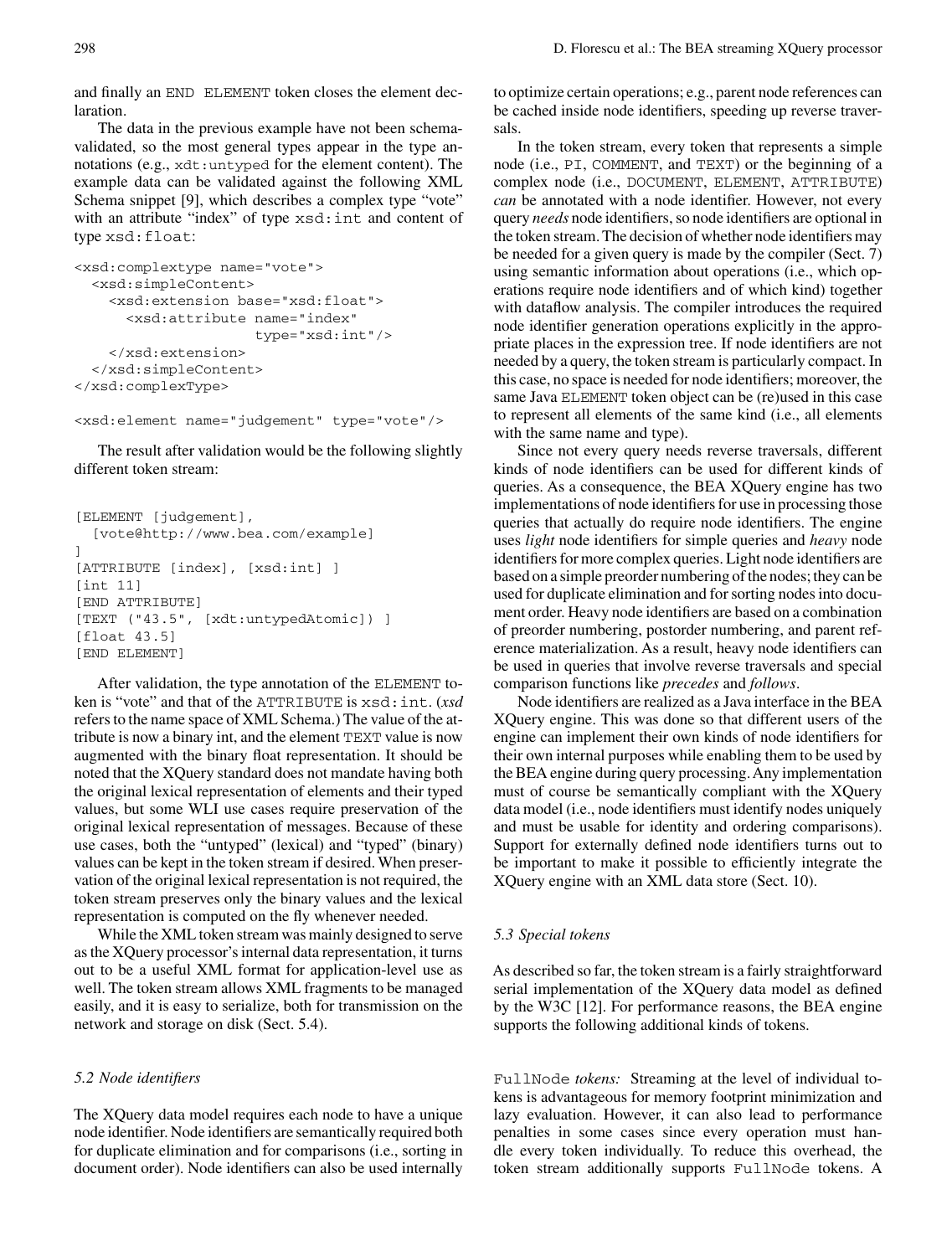FullNode token represents an entire node, i.e., it stands for a whole XML subtree. A given FullNode token contains its name, type, and, optionally, the node identifier of the node; additionally, it contains a reference to a token stream for the subtree, which itself may contain other FullNode tokens as well. FullNode tokens are particularly useful for improving the performance of queries that look only at the top-level nodes of a sequence when the underlying data have already been materialized (e.g., when the data already reside in an XmlBean or in a DOM tree). For example, FullNode tokens would be particularly helpful for a query that returns the one thousandth PurchaseOrder from a sequence of PurchaseOrders:

# /PurchaseOrder[1000]

If each PurchaseOrder is represented in the engine's XML input by a single FullNode token (rather than the potentially large sequence of tokens containing all of the line items and other details of the PurchaseOrder), evaluating this query involves skipping 999 FullNode tokens rather than tens or hundreds of thousands of fine-grained tokens. In essence, FullNode tokens provide a way to efficiently support navigation to the next sibling, a very common operation in XML query processing, within the token stream. The downside of FullNode tokens is that they do imply a bit of additional overhead during parsing (if they are being generated at that time) when all of the details of a node end up being required anyway (in which case the additional overhead is not paid for by a subsequent query-processing cost savings). Choosing whether or not to use FullNode tokens in situations other than when data are coming from a materialized XML store is a decision left to the optimizer.

LazyText *tokens:* In the example shown earlier in this section, the postvalidation token stream contained both a TEXT token with a string that represents the value "43.5" and a FLOAT token with a float that represents the value 43.5. In the most general case, both are retained because both representations might be needed by a query. In addition, it is not always possible to derive the original text representation from the float representation; for instance, the original text in the XML document could have been "0043.500". (In contrast, it is always possible to derive the float value 43.5 from the text "0043.500", but it is generally worth materializing the float value to save the repeated conversion cost.) These observations led to the current design of the token stream, which by default contains both representations. In order to operate more efficiently in cases where both representations are not in fact needed, the engine supports LazyText tokens. These tokens represent text nodes but, unlike TEXT tokens, do not carry the actual text value. Instead, they contain a simple pointer to the typed (e.g., float) value of the data and will generate a (canonical) text representation on demand.

Container *tokens:* Some XQuery expressions involve packaging the results of different expressions into a *tuple* or (to use a model-neutral term) a *container*. One example is the ORDER BY clause of FLWOR expressions, which requires sorting a multivariable binding sequence. Another example is representing the results of joins from relational data sources in an XQuery-based XML data integration scenario. To represent such tuples or containers of XML data, the token stream supports an additional pair of tokens: CONTAINER, which marks the beginning of such a container, and END CONTAINER, which marks the end. Containers can be nested, like elements, and a CONTAINER token has an associated name, again just like an ELEMENT token. The main difference is that a CONTAINER token needs neither a type annotation nor a node identifier under any circumstances. Unlike an element, it is just a lightweight physical "wrapper token" that has no constraints on what it can wrap (and no logical side effects on what it is wrapping).

### *5.4 Token stream implementation*

We now discuss several alternative ways to implement the tokens of the token stream. Just as the BEA engine permits different kinds of node identifiers (built-in and externally defined), the BEA engine also permits different implementations for the various kinds of tokens. There are built-in default implementations for each kind of token, but external clients can define their own way to represent tokens. Again, such externally defined implementations for tokens are particularly important if the BEA engine is ever to be packageable with an external XML data store (Sect. 10). Technically, each kind of token is an interface that supports a set of methods that are used at execution time in order to interpret the token. For instance, the ELEMENT token is an interface with methods to return the name, type, and node identifier (possibly *null*) of the element. Node Identifier, in turn, is an interface that contains methods to compare (equality, document order) two node identifiers. The engine currently provides two built-in implementations of these token interfaces.

*Java objects:* The simplest way to implement tokens is to provide a Java class for each kind of token. For instance, a Java class that represents ELEMENT tokens would have private members for the name, type, and node identifier (possibly *null*). A Java class that represents TEXT tokens would have private members for the node identifier (possibly *null*) and the text value as a char array. A Java class that represents INTEGER tokens would simply have an integer value as a private member. This implementation of tokens is used in BEA's WLI product in order to process incoming XML messages. The BEA XML parser is a SAX parser, and for each SAX event generated by the parser, a Java object (i.e., token) that represents that event is generated.

*Binary:* A more sophisticated and compact implementation is used if XML data are supposed to be stored on disk, or serialized in order to be processed by another instance, without the need to reparse and revalidate the data later. This representation is referred to as *binary token stream* . The binary token stream format is used in the WebLogic Integration product to persist XML messages so that they can be used by multiple activations of a business process, or even multiple business processes, at different times without having to reparse and/or revalidate the messages.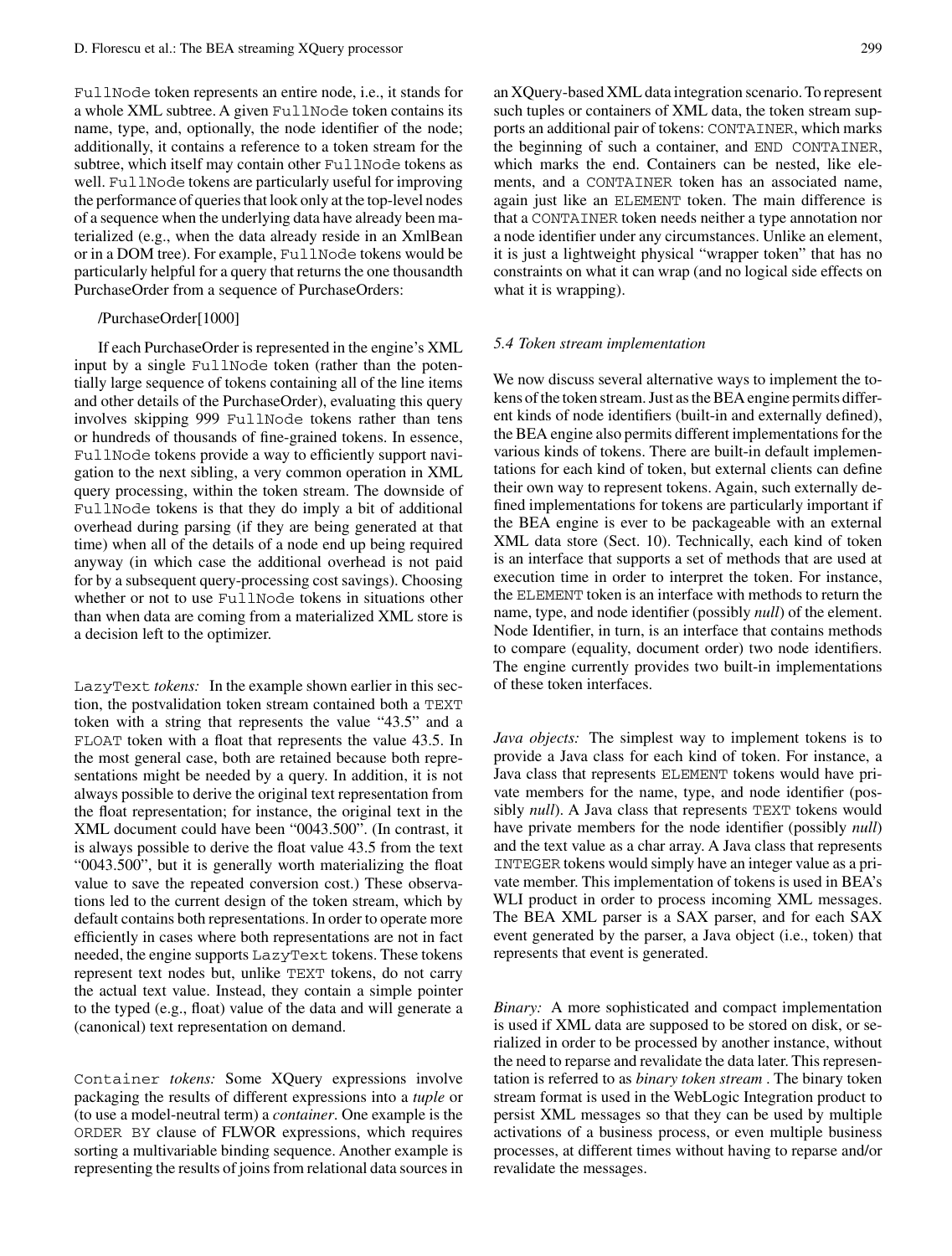A binary token stream consists of a header  $\leq$ ?binxml version"2.0"?>) and a series of encodings of tokens. Each token is encoded by one byte that indicates the kind of the token and by encodings of the additional data carried by the token (e.g., the value of an INTEGER token or the name and type of an ELEMENT token). One particular feature of this implementation of the token stream is its use of dictionary compression for the names and types of elements and attributes. To enable dictionary-based compression, the binary token stream makes use of *pragma tokens*. Pragma tokens are instructions for clients that consume the binary token stream. Whenever a new element name (i.e., a string) is encountered, a pragma token containing the name plus a short encoding for the name is created to tell the client to insert this name/encoding pair into the dictionary so that the encoding can subsequently be used in all elements of that name. Pragma tokens may also instruct clients to flush the dictionary in order to make room for new encodings, and a special pragma token is used to signal the end of the binary token stream. This format is designed to achieve decent compression while still supporting fast processing; compression factors in the range of 2–4 are not unusual from what we have seen on customer data.

### **6 Type system**

XQuery is a strongly typed language with a rich type system, so a key responsibility of a standard-compliant XQuery compiler is to verify the type consistency of a query with respect to its input sources and derive its result type by deriving the partial types of each subexpression using type inference rules. Type information is also important during the compiler's query optimization phase, as we will see later. The fact that the type system of XQuery consists of a mixture of named and structural typing makes this task interesting. Structural typing is limited to the types of input parameters and return values of functions and operators in XQuery, as both simple and complex XML types are named; however, during the compiler's type inference and query optimization phases, complex type operations must be performed to infer result types (type derivation and construction) and to determine whether a particular type is acceptable as input for a function or an operator (type subsumption).

The XQuery type system [6] is based on XML Schema [9]. In addition to the usual data types found in conventional programming languages, such as integer, string, etc., and userdefined structures, XQuery's type system allows new types to be created using sequences (e.g., integer followed by string), alternation (e.g., integer or string), shuffle-product (e.g., integer and string in either order), and occurrences of those (zero or one, zero or more, and one or more). Types are used by XQuery to determine whether XML data that are given as input to a certain operation are in the required form, hence the proper type. To determine this, and for additional optimization purposes, the main questions that our type system implementation has to be able to answer are:

- 1. Is one type a subtype of another?
- 2. Are two types equal?
- 3. Do two types intersect?

An XQuery type (e.g., (xs:integer | xs:  $string(*)$  is similar in spirit to a regular expression. Regular expressions and XQuery types are naturally represented using trees. Using trees to represent types allows them to be constructed easily (by a compiler parsing an XQuery expression, for example). While representing types as trees seems natural, trees do not allow the questions mentioned above to be answered easily. One reason why not is because many different trees can represent the same type.

Regular expressions, and thus XQuery types, can also be represented using an extension of finite-state automata (FSA), where an XQuery type corresponds to a language accepted by such an FSA. Simple XQuery types such as xs:integer and xs:string are symbols comprising the alphabet of the language. Unlike traditional FSAs, the transitions in these extended FSAs can be labeled with FSAs themselves, thereby providing a recursive composition of FSAs for recursive types. As a result, recursive variants of all algorithms to operate on FSAs are required and employed in the BEA streaming XQuery engine.

It can be shown that with an appropriate FSA representation (minimized deterministic FSA, mDFA) it is possible to answer the questions above by performing algebraic operations on FSAs (union, intersection, complement). The details are beyond the scope of this paper; here we aim to convey a basic sense of what the type system does and some of the challenges that had to be overcome to implement it.

To answer the question of whether two types are equal, we exploit the following observation: type T is equal to type U only if T is a subtype of U and U is also a subtype of T. Thus,"type equality" is easily mapped to "subtyping".

To deal with subtyping, we exploit the following observation: type T is a subtype of type U only if the intersection of T and the complement of U is empty. Since the FSA intersection operation is extremely expensive, we use DeMorgan's laws to compute intersection: type T intersects type U if the complement of the union of the complements of U and T is not empty.

Due to recursions, FSA algebra operations are very expensive. It can be shown that the computational complexity of these operations grows exponentially with the complexity of the FSA. To alleviate this problem, the engine uses caching – it aggressively caches all results computed by the type system. Therefore, if the same pair of types is compared several times during the compilation (and execution) of a query, expensive FSA computation is carried out only once. Caching is very effective because the total number of types involved in a given query is limited.

### **7 Query compilation and optimization**

The first step in query processing is query compilation. Given the complexity of this component, our main goal while designing the compiler was to make it *effective* but also *extensible*, *flexible*, and *simple*. As described below, we consistently used the principles of avoiding hard-coded information and algorithms and using a declarative approach whenever possible to keep the compiler simple and extensible.

Architecturally, the XQuery compiler is composed of six major components. Three of the compiler's components are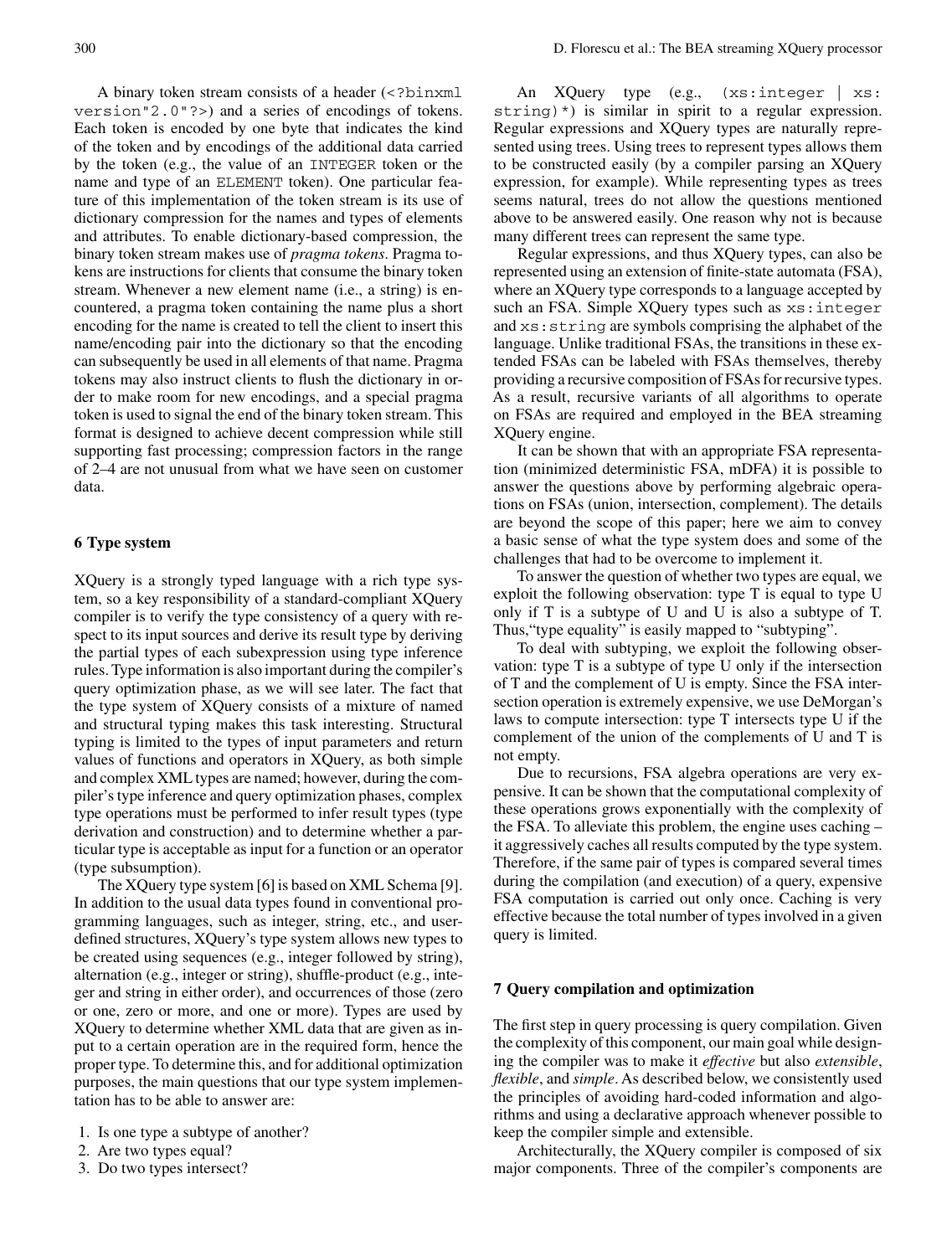managers: the *operation manager*, the *context manager*, and the *expression manager*. These components manage the major data structures employed by the compiler. The other three components are functional components: the *query parser*, the *query optimizer*, and the *code generator*. These components implement the three main phases of query compilation and use the services provided by the managers. We now examine each of these six components in more detail.

### *7.1 Operation manager*

The first manager component is the *operation manager*, which holds information about the *first-order*functions and operators available for the processing of a particular query. We define the first-order functions to be those functions that require only XML data model instances as arguments in order to compute their results. In other words, first-order functions do not take artifacts such as functions, types, or schema components as arguments. Comparisons and arithmetics are good examples of first-order functions. In contrast, the XQuery ORDER BY operator is not a first-order function because it takes functions as arguments; these functions determine the values of each item to sort by. $3$  Similarly, type casts and the XQuery treat-as operator are also not first-order operators because they take XQuery types as arguments. XQuery core algebra operators like conditionals and node constructors could be indeed seen as first-order operators (they only take data as input). However, we preferred not to categorize them as "normal" first-order operators due to their special role and the special treatment they require during XQuery compilation.

The operation manager maintains information about the set of in-scope first-order operators, indexed by name (the QName) and arity. The first-order operators managed by the operation manager include both the built-in XQuery operators and any external functions, functions imported from modules, and local XQuery functions. A single Java object models such an operator, and adding or removing such an operator description from the set of in-scope functions and operators can be done by simply adding this object to the Operation Manager's hash table, i.e., without recompiling the query processor code. Hence, our query processor is trivially extensible in terms of first-order operators. (Extensibility in terms of the secondorder operations is not as trivial but is still relatively simple.)

The information that the operation manager maintains about each first-order operator includes the operator name and signature, semantic properties (see below), and pointers to the runtime class implementing each operator (required for code generation) and to the Java code for type derivation of polymorphic operators (required for type checking). The semantic information includes (but is not limited to) the property of preserving or introducing document order in the result, the property of preserving or creating duplicate-free results, the commutativity with the unordered operator, the property of the operator to create new nodes in the result, whether the operator is a map function,<sup>4</sup> whether the operator can raise errors at runtime, and, finally, whether or not the operator is a real function (i.e., returns the same result given the same input).<sup>5</sup> This semantic information is used during the optimization phase for equivalent expression rewriting. The information describing the semantic properties of the first-order operators that are part of the built-in library is loaded while bootstrapping the XQuery engine out of a declarative description.

#### *7.2 Context manager*

The second manager, the *context manager*, is used in the entire query processing lifecycle (compilation and execution). Each phase of query processing (parsing, type checking, optimization, execution) is done in a certain *context*. The context holds a variety of environmental properties. The XQuery standard defines which information needs to be maintained in a static and dynamic context of a query, including the in-scope variables (with their types and values), the schema validation context, the in-scope definitions (e.g., namespaces, functions, types, schemas, collations), and the current default processing specifications (e.g., element name namespace, function namespace, strip whitespace parameter, collations).

The BEA XQuery engine's context is an extension of the static and dynamic context as specified in the XQuery standard in the sense that it also includes all of the other environmental properties and components that allow the query processor to execute. For example, it includes the current managers that perform various tasks during compilation and execution (e.g., the *type manager*, the *schema manager*, and the *node identifier manager*): the entity resolver, which helps in resolving URIs into physical resources, the error handler, which holds the logic of responding to errors and warnings raised during query processing, the thread manager, which provides the query processor with new threads during asyncronous calls, and JDBC connection manager, which provides the query processor with JDBC connections for external SQL calls. The Context interface is one of the most fundamental APIs in the BEA XQuery processor. Since the engine code is structured as a library that can be embedded in a variety of software components (Sect. 3), we designed the Context in such a way that it can serve as the *only* link between the calling software component and the query processor library.

The same context is passed through all query-processing phases; thus, expressions (at compile time) and iterators (at runtime) only exist in a certain context. The context is logically composed of a hierarchy of local contexts. Searching for information in the context translates into searching from the local context recursively up to the parent until the desired information is found or the root is reached. The root of the hierarchy is the base context, which holds all of the XQuery engine's default parameters (e.g., all functions in the XQuery function library [18]). This information is bootstrapped from a declarative specification, as mentioned earlier. The base context is not augmentable or changeable, whereas local contexts can be augmented and/or modified using the XDBC API (Sect. 9) or by compiling XQuery prologs.

<sup>3</sup> Note the difference between taking a *function* as argument and taking the *result of the application of a function* as argument.

<sup>4</sup> A map function, as known from the functional programming language world, is a function that takes a sequence as input and whose application can be distributed over sequence concatenation.

<sup>5</sup> Some XQuery operators like getCurrentDate() do not have this property.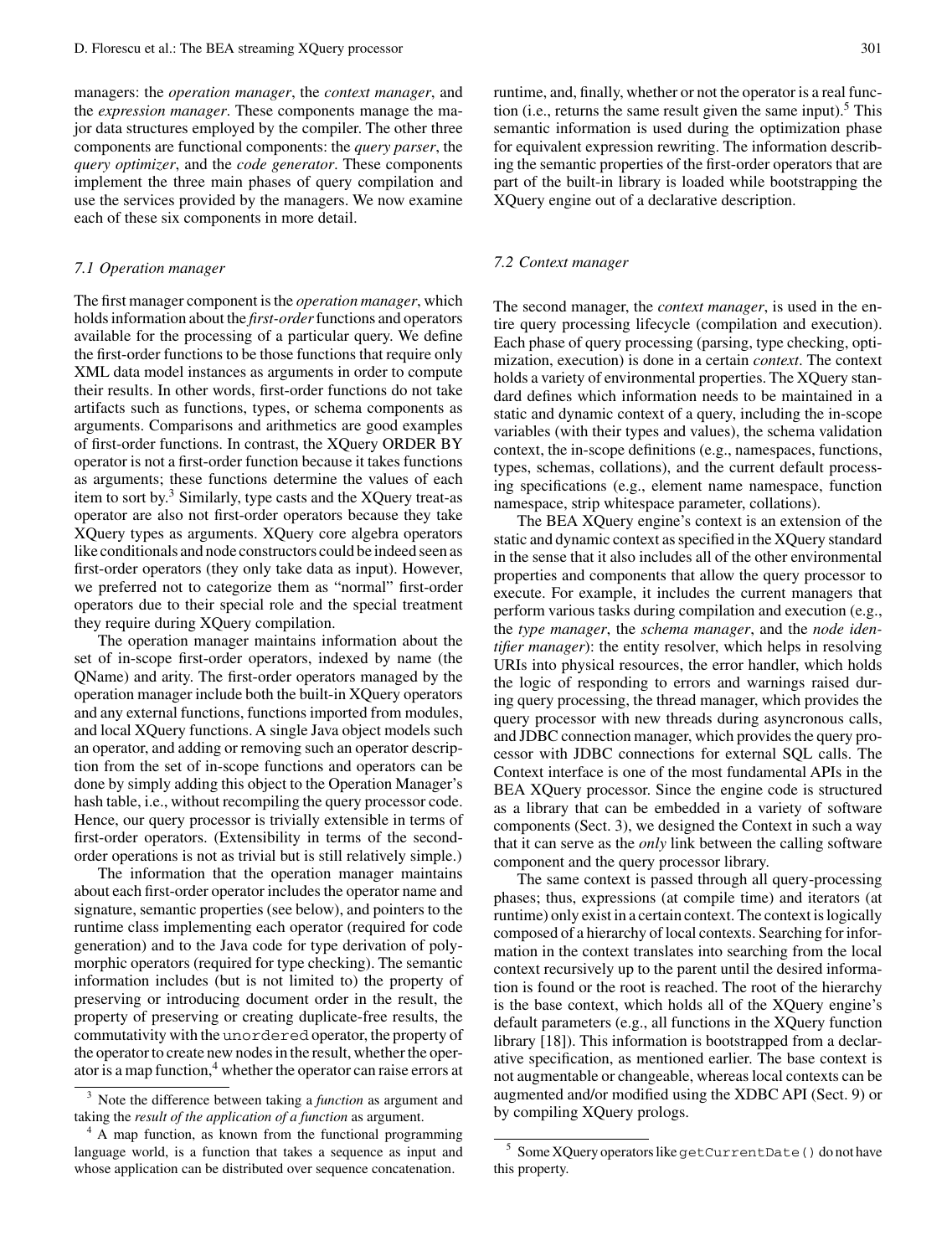#### *7.3 Expression Manager and algebra*

The central component of the XQuery compiler is the *expression manager*. The expression manager holds the internal representation for all kinds of XQuery expressions (e.g., constants, variables, first-order expressions, instance of, conditionals). XQuery expressions are roughly equivalent in functionality to the algebraic query representations used by most relational query engines. Our internal representation for expressions shamelessly borrows ideas from functional programming compilation, relational query compilation, and object-oriented query compilation – all adapted to XQuery, of course.

The BEA XQuery processor has an abstract class *expression* with subclasses for each kind of expression. The simplest XQuery expressions are constants and variables. The BEA XQuery engine differentiates between five types of variables: let, for, count, external, and function parameter variables. A variable has a name (represented by a QName), a type, and potentially also a value. All of the first-order expressions (e.g., boolean operators, comparisons, arithmetics, union, intersection, and user-defined functions) share a single internal representation. A first-order expression has a pointer to the operator object in the operation manager (see above) plus its list of arguments (which are themselves expression objects). This modeling of expressions is somewhat different from traditional relational query internal representations, but it is appropriate since XQuery is an expression language and is essential for keeping the code simple and extensible.

The engine does have separate representations for the following kinds of expressions:

- *Conditionals (i.e., IfThenElse)*: These expressions hold pointers to the three expressions that correspond to their if, then, and else clauses.
- *Treat as*, *cast*, and *instanceof*: These expressions each hold a pointer to the expression that computes their argument and a pointer to their target type.
- *Node constructors*: These expressions hold a pointer to the list of expressions that produce their name (if there is one), the content of the newly created node, and an indication of the kind of node to be created.
- *Match*: These expressions model a simple filter operation that takes a sequence of nodes and a node test as input and returns those nodes from its input sequence that match the given node test. Consequently, a match expression holds a pointer to the expression that creates the input sequence, plus a node test. A node test is a triple: node kind, node name, and node type test. The name and type tests can contain wildcards.

Second-order XQuery expressions are each handled individually. Each kind of second-order expression (e.g., FLWOR, map, let, sortby, and quantifiers) has its own internal representation. Consider the map expression as an example. A map in our internal algebra corresponds to a simplified version of a FLWOR with a single FOR variable and no LET, WHERE, or ORDER BY clauses. Such a map is internally represented as a pair: a FOR variable and the expression that corresponds to the RETURN clause. The model for the FOR variable holds the name of the variable plus the expression that corresponds to the sequence in the FOR clause. A LET expression is very



**Fig. 2.** Expression tree for query Q1

similar to a map, the only difference being that the variable is labeled as being a LET variable rather than a FOR variable.

The translation of an XQuery query into an expression tree follows closely, but is not identical to, the recommendations of theW3C XQuery formal semantics [6]. For example, the FOR clause of a FLWOR query is translated into nested maps, each of which defines one variable; the LET clause into nested LET expressions; the WHERE clause into an If-Then-Else expression; and, the ORDER BY clause into a SortBy expression. The process is illustrated using the following example:

### $O1:$

```
for $line in $doc/Order/OrderLine
where xs:integer(data($line/SellersID))
  eq 1
return
  <LineItem> {$line/Item/ID} </LineItem>
```
Figure 2 shows the expression tree for this query. This query asks for line items in a purchase order document that have a particular seller. This example involves the following kinds of expressions:

- Map in order to represent the FOR clause in the query.
- First-order expressions (denoted as FO in Fig. 2) in order to implement the navigation and predicates in the query. For instance, () represents a first-order expression that generates the empty sequence for items that do not fulfill the predicate of the WHERE clause.
- Match in order to represent XPath node tests.
- Cast in order to represent type conversions.
- IfThenElse in order to implement the WHERE clause of the query.
- NodeConstructor for the RETURN clause of the query.<br>• Constant for the constant 1 in the predicate of the WHER
- Constant for the constant 1 in the predicate of theWHERE clause.
- For variable in order to represent the \$line variable in the FLWOR expression.
- External variable in order to represent the \$doc variable.

Our algebraic internal representation is redundant in the sense that we have models for both core and noncore expressions. For example, we have representations for FOR and LET expressions as well as for complex FLWOR expressions. However, we do not have an internal representation for path ex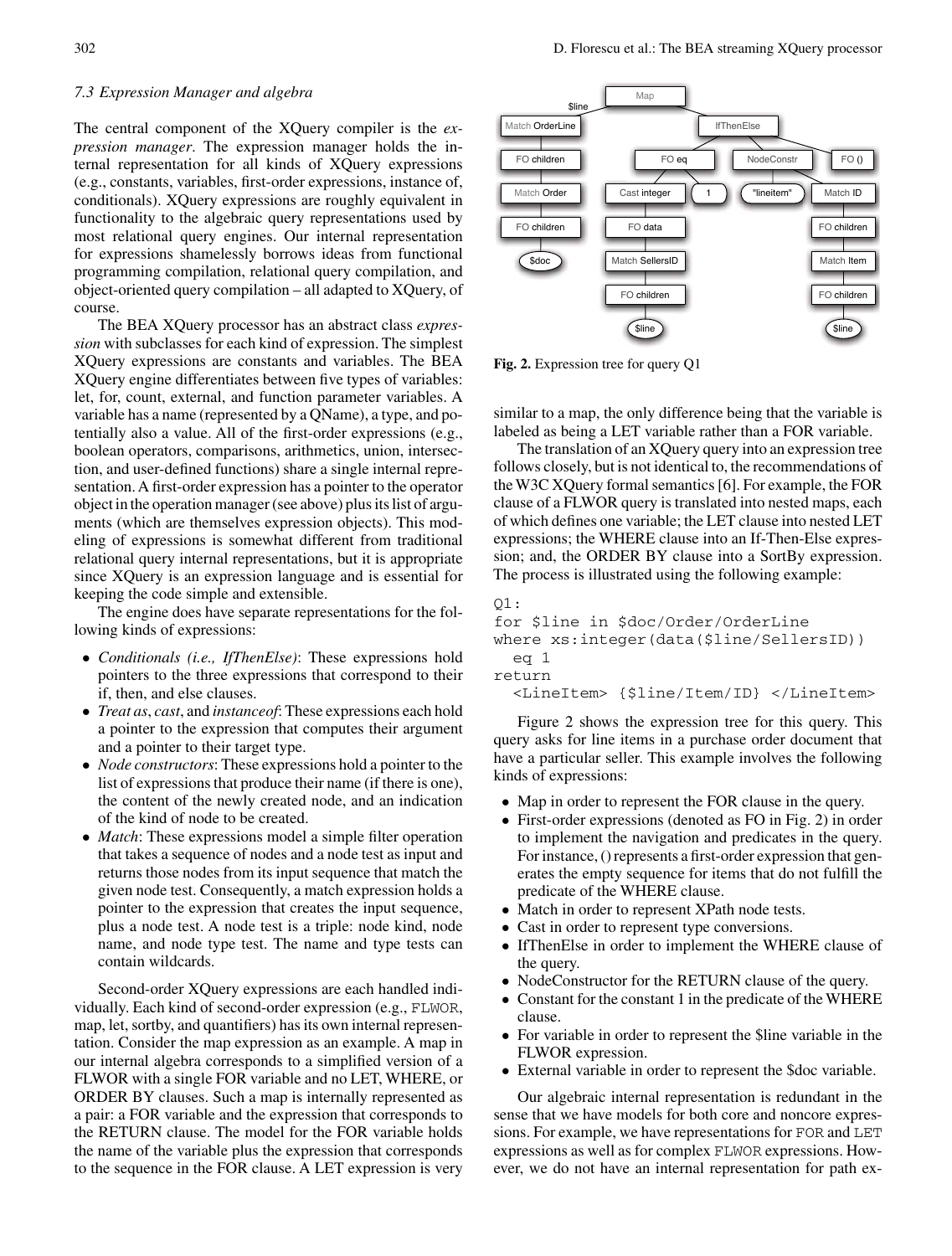pressions, as they are normalized immediately during parsing. Another characteristic worth mentioning is that we do not make the distinction between a logical algebra and a physical algebra, unlike traditional relational query compilers. This distinction makes no sense for many kinds of XQuery expressions, e.g., conditionals, instance of, typeswitch, etc., or for most first-order expressions. For those operations where multiple possible physical implementations are available (e.g., node constructors and joins), the choice made by the optimizer is instead expressed via expression annotations. Those expression annotations are used during code generation to generate the right iterators to call at runtime.

The expression manager implements various functionality required for query compilation. Examples are:

- *Copy* and *replacement*: The expression manager supports a simple (recursive) copy of an expression as well as a copy through a substitution. A substitution is a mapping from variables to expressions. The copy of an expression *e* through a substitution *S* copies the original expression *e* and replaces all the occurrences of the variables in *e* with the corresponding expressions in *S*. This kind of copy is frequently used during rewriting, for example, during view unfolding. Many rewriting rules need a simple primitive for replacing a certain subexpression of an expression with an equivalent one.
- *Expression equality*: During optimization, there is frequently a need to detect if two expressions are the *same*; one important example is common subexpression factorization. The equivalence test is not a simple syntactical equality test; instead, it detects renamings of variables and returns the corresponding substitutions as part of the result of the equivalence test. However, the nature of the test is syntactical; that is, this test does not test for all kinds of *semantic* equality. Since XQuery is a Turing complete language, the general problem of detecting equivalent expressions is not decidable.
- *Variable usage analysis*: For each expression, the expression manager detects whether or not the expression uses a given variable, whether all of the variables are used inside the expression, and whether all of the free variables are used inside the expression, as well as more detailed information about the usage of a variable inside an expression (e.g., whether the variable is used as part of a loop, or is input to a recursive function, and how many occurrences of the variable the expression bears).
- *Operator usage analysis*: This functionality is similar to variable usage analysis.
- *Dataflow analysis*: Many rewriting rules need to detect the *sources* of the result of a certain expression. A source is a first-order function that computes new nodes, a node constructor operator, or an external variable. To do this analysis, we use hard-coded information about the dataflow of second-order operators and the semantic information about the first-order operators.

For each expression in the query tree, the type of its input expressions is computed bottom up and checked against the expected type for the given expression. Moreover, in the same pass, if the type-checking constraints are satisfied, the expected type of the result of the expression is computed. The type-checking and type inference algorithms follow the

rules of the XQuery formal semantics [6] closely, with two major differences. First, in certain cases the type inferred by the standard XQuery rules is not precise enough for our needs, so our implementation computes a more precise type.<sup>6</sup> The second difference concerns the type-checking rules. The type-checking rules of the XQuery formal semantics are pessimistic, in the sense that a static typing implementation is required to raise a static type error for an operation if there is a *possibility* that the operation in question may fail at runtime. For many BEA applications, this behavior is too strict; thus, we support a more optimistic type-checking algorithm where warnings are raised in some situations, instead of static errors, and the operation is allowed to proceed at runtime. It is of course possible for an engine user to choose between the standard type-checking rules and the relaxed ones.

### *7.4 XQuery parser*

In addition to the three managers described in the previous subsections, the XQuery compiler has three functional components: the *parser*, the *optimizer*, and the *code generator*. The parser translates an XQuery string into the corresponding expression in our internal representation (see, e.g., Fig. 2). During parsing, the current parsing context can be augmented with information from the query prolog like new namespace definitions, new function definitions, and so on. The main source of complexity in the XQuery parser comes from the necessity of keeping the language free of reserved keywords. Because of this requirement, the parser must keep multiple lexical states and perform complex state transitions during parsing. In this environment, a big challenge (one that we are still facing) is to provide users with high-quality debugging and error information. In terms of implementation, we used the ANTLR parser generator, which so far has been satisfactory for our needs.

As part of the parsing process, the XQuery expression is normalized. Some normalization transformations are required by the XQuery formal semantics [6]. Other transformations, such as the elimination of path expressions, are specific to the BEA engine and its algebra. We will revisit normalization in more detail in the next subsection.

# *7.5 Optimizer*

The next important phase in query compilation is *query optimization*. The optimizer's task is the translation of the expression generated by the parser into an equivalent expression that is cheaper to evaluate. Traditionally, query optimization has been defined as the process of translating a *query* into an *efficient*, *equivalent query execution plan (QEP)*. In our case, both queries and execution plans share the same model: they are both expressions modeled in the same algebra. The optimizer's task is, thus, the translation of the expression generated by the parser into an equivalent expression, hopefully cheaper to evaluate.

First, we define expression equivalence for the purpose of optimization. Ideally, two expressions are *equivalent* if they

<sup>6</sup> An XQuery implementation is allowed to do so if the inferred type is a subtype of the standard inferred type.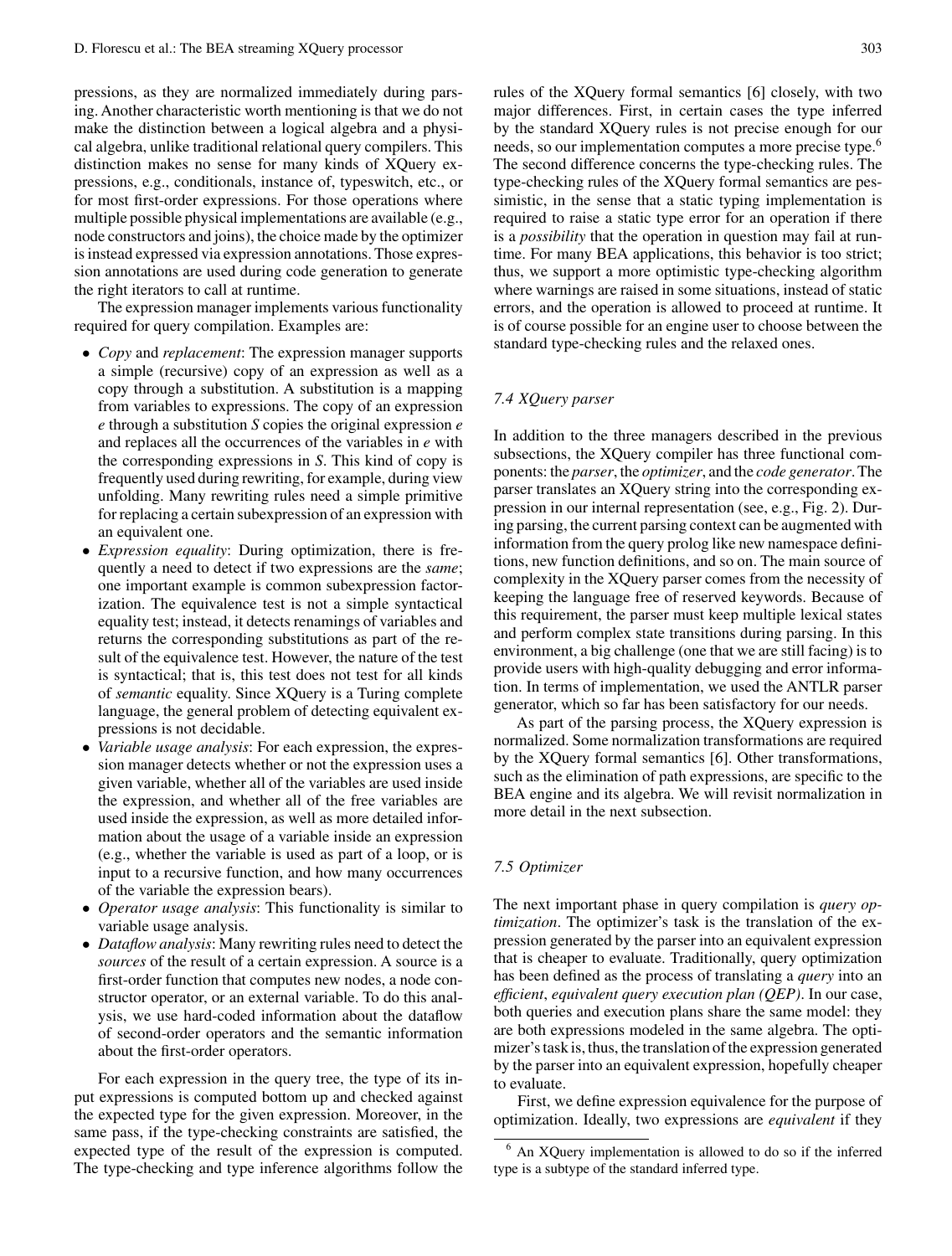have the same type and, for every possible input and in the same context, they either produce the same value as an output or they both produce the same error. Unfortunately, this definition precludes many important optimizations. As a result, the optimizer of the BEA engine relaxes this equivalence criterion. According to this relaxed definition, an expression  $E_1$ can be rewritten into expression  $E_2$  if the following conditions are fulfilled:

- The type of  $E_2$  must be a subtype of the type of  $E_1$ .
- The set of free variables in  $E_2$  must be a subset of the set of free variables in  $E_1$ .
- For every possible binding of the free variables, either  $E_1$ or  $E_2$  raises errors or both expressions return the same result. It is possible that both  $E_1$  and  $E_2$  return errors but that the errors are different. Most XQuery operations can result in errors that are not predictable at compile time. As a result, almost any operation reordering at compile time changes the query result in the event of an error.

At the heart of the query optimizer is a *library of rewriting rules*. Each rewriting rule takes an expression and returns an equivalent expression (if the rule is applicable) or null (if the rule is not applicable). Equivalence of expressions is as defined above. Applicability of a rule involves that the rewritten expression be expected to have lower costs than the original expression.

The optimizer itself is built by the successive application of such rewriting rules using heuristics. The *rule engine* is the component that carries out this process. The rule engine decides which rules are invoked and in which order and to which expression. To this end, the rule controller traverses the expression tree top to bottom and applies the local transformations dictated by each rewriting rule until saturation. The strategy of the rule engine is specified declaratively. In practice, different products that embed the XQuery engine have different strategies. For instance, the WLI product uses a different strategy than the BEA message broker and the BEA data integration product that is currently under development using this XQuery engine will certainly have yet another optimization strategy.

The set of rewriting rules that are currently in the rule library can be classified as: (a) normalization rules, whose purpose is to apply the basic normalization operations required by the correct XQuery semantics [6] (e.g., introducing the implicit atomization, boolean effective values, and casts); (b) simplification rules, whose purpose is to put the query into a simpler, "normal" form; and (c) cost-reduction rewriting rules that are supposed to translate an expression into another, less expensive expression to evaluate.

Examples of normalization rules are:

- Adding the implicit atomization operator whenever necessary;
- Adding the implicit type conversion operands (e.g., converting untyped values to the required type, adding casts and promotion operations);
- Normalizing away filter predicates that are part of path expressions and translating them into FLWRs and typeswitch;
- Translating treat-as operations into typeswitch operations
- Adding the boolean effective value.

Examples of simplification rules are:

- Inlining of XQuery user-defined nonrecursive functions,<br>• Replacing general generic comparisons with existential
- Replacing general generic comparisons with existential quantifiers,
- Dispatching generic comparisons and arithmetics to typespecific operators,
- Simplifying typeswitch operations by eliminating the unreachable causes,
- Translating typeswitch expressions into cascades of conditionals and instance-of expressions,
- Unfolding the quantifier expressions with multiple variables into a cascade of quantifiers with single variables,
- Eliminating the existential and universal quantifiers if applied on singleton sequences,
- Unnesting FLWOR expressions in the FOR and RETURN clauses,
- Minimization of the set of FOR variables of a FLWOR expression,
- Propagating boolean constants through the boolean operators,
- Putting predicates into conjunctive normal form.

The "cost-reduction" rewriting rules can be classified into seven categories:

- 1. Removing *unnecessary operations* whenever possible. A prominent example for such unnecessary operations is sort and duplicate elimination operations that are defined implicitly in a query due to the semantics of XPath expressions. Further examples are redundant self operators, concatenate operators with a single input, FOR expressions with a trivial RETURN, FOR expressions that iterate over a single item, computation of the effective boolean value, and unnecessary casts and treat-as operations, and validation operations are guaranteed to succeed.
- 2. Rewriting *constant expressions* and *common subexpressions*. For example, subexpressions that are executed as part of a loop (i.e., in a FLWR, sort or quantifier) but that do not depend on the loop variable are factored out of the loop. Subexpressions that appear multiple times in a query are also factored out and a LET variable is introduced.<sup>7</sup> Subexpressions that can be computed statically and whose results are small are computed statically and replaced by their precomputed value.
- 3. Enabling *streaming* whenever possible. An important example is rewriting expressions that use backward navigation into expressions that use only forward navigation whenever possible.
- 4. Dealing with *node identifiers*. As we mentioned earlier, a great deal of optimization and memory efficiency is derived from the fact that the query engine does not use node identifiers unless absolutely required by the particular query. Special rules in the optimizer do dataflow analysis in order to detect such a need and eventually introduce the generate node identifier operations.
- 5. Exploiting *schema information*. The most important rule in this class translates the expensive descendant() oper-

<sup>7</sup> A longer discussion is required with respect to the effectiveness of common subexpression factorization. In XQuery, common subexpression factorization is not always a good idea. Because of lazy evaluation and because of the streaming of intermediate results, the recomputation of a subexpression that is used multiple times can be *less* expensive than the materialization for reuse.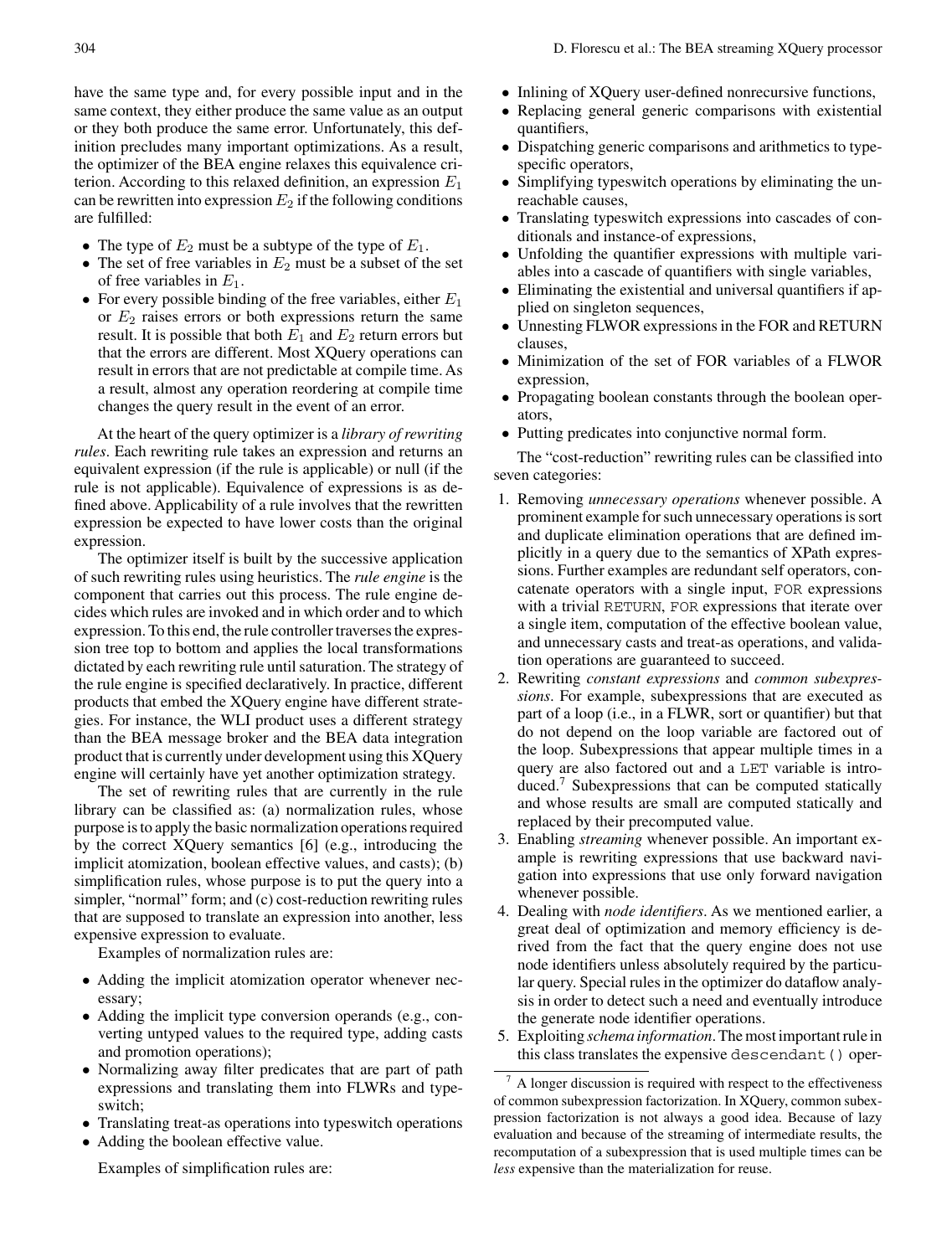ator into a sequence of children() operators based on schema information, or introducing *topN* operators based on cardinality information obtained from schemas.

- 6. Carrying out *operation reordering*, if this is beneficial. Notably, the FOR variables in a FLWR are reordered if an unordered directive is present and there are no dependent joins. Similarly, the FOR variables of a quantifier can be freely reordered in the absence of any interdependency.
- 7. Transforming nested-loop (nondependent) joins and outerjoins into *hash-based* joins. In the absence of data statistics, this decision is based on heuristics and possibly results in worse query execution plans.

The BEA optimizer does not use a cost model; it only uses heuristics. There are several reasons for this. First, it is very difficult to get and maintain statistics in the Internet world. Obtaining statistics is particularly difficult for streaming XML data and message processing, for which the BEA engine was designed. Without good statistics, cost-based optimization is meaningless. Second, even in the presence of good statistics, defining an effective cost model for an XQuery engine is very difficult and probably as much work as developing the initial engine itself. Third, it seems that optimizations that require costing are less important in XQuery than, say, in SQL. For instance, FOR expressions (the dual to relational joins) can only be reordered in XQuery under certain circumstances. Obviously, cost-based optimization is very important for XQuery in many application scenarios, but we believe that an XQuery optimizer *needs* good heuristics to compensate for the uncertainties described above, and cost-based optimization simply has not been very important for our particular target applications.

During query rewriting, the BEA optimizer makes extensive use of both the semantic information associated with each operator (e.g., preserving document order, creating duplicates, commutativity, etc.) and the types inferred for expressions. Almost none of the cost-reduction rewriting rules could be applied in the absence of this information.

Another important task of the query optimizer is to detect (and minimize) the need for data materialization. The entire XQuery engine was designed with the chief goal of streaming data in and out of the query engine, thereby minimizing the data footprint and eliminating blocking points in the execution. Nevertheless, some queries require data materialization and/or blocking. In addition to the traditional causes such as sorting, duplicate elimination, and aggregation, the value of a variable must be materialized in three cases: when the variable is used multiple times in a query, when the variable is used inside a loop (FOR, sort, or quantifiers), or when the variable is an input of a recursive function. Another cause for materialization is backward navigation that cannot be transformed into forward navigation. Finally, the execution of operators like descendant () requires materialization under certain circumstances (Sect. 8).

# *7.6 Code generation*

The expression produced by the query optimizer is the input to the next phase: *code generation*. The goal of this phase is to translate an expression into an executable plan. An executable plan is represented as a tree of token iterators. There is almost a one-to-one mapping between expressions and iterators, making this task quite simple: the iterator tree is built while traversing the expression tree bottom up.

Only recursive functions require special attention. Naively generating code for them results in infinite iterator trees. In order to avoid this situation, the engine delays code generation for recursive functions until they are actually executed (i.e., at runtime); the iterator tree corresponding to a new iteration is unfolded at runtime at the beginning of an iteration. We chose this way to evaluate recursive functions for two reasons. First, code generation is a relatively cheap operation (e.g., a clone of the already generated query execution plan tree). Second, the alternative would have been to have all the iterators in the query execution plan having to keep separately the state for each iteration and use the right state for each iteration. This alternative seemed to us to be more complicated to implement and more expensive to execute at runtime, and, more importantly, it would have penalized all operators, not only the ones used in recursive functions.

### **8 Runtime system**

The task of the *runtime system* is to interpret a query execution plan, which is modeled as a tree of token iterators. The runtime system is composed of a library of iterators containing implementations for all functions and operators of the XQuery standard [18] and for all functions of the XQuery core (e.g., map) [6]. The main design goal of the runtime system is, of course, performance. In order to achieve good performance, the runtime system works in a stream-based dataflow way and avoids materialization of intermediate results whenever possible. Furthermore, the runtime system provides generic implementations of all functions and operators; at the same time, it is able to exploit certain function and operator knowledge (in particular, type-related information) obtained at compile time.

#### *8.1 Iterator model*

Like most SQL engines, the BEA streaming XQuery engine is based on an iterator model [13]. The reasons for this choice are the same as in the relational world: (a) modularity, (b) low main memory requirements, and (c) avoidance of the (CPU and I/O) costs to materialize intermediate results. Furthermore, the iterator model allows for lazy evaluation of expressions, which is particularly important for XQuery. Sometimes only a small fraction of the result of a subexpression must be computed; a frequent example is existential quantification.

In the iterator model of the BEA engine, every function and operator is implemented as an iterator that consumes zero, one, or multiple token streams produced by its input iterators and returns a single stream of tokens. As in the traditional iterator model, all iterators operate in three phases:

- *open()*: Prepare to produce results.
- *next()*: Produce next token of result stream; return *null* as end-of-stream indication.
- *close()*: Release allocated resources and do cleanup work.

In addition, our iterators provide a *peekNext()* method and a *skipNext()* method. The *peekNext()* function returns the next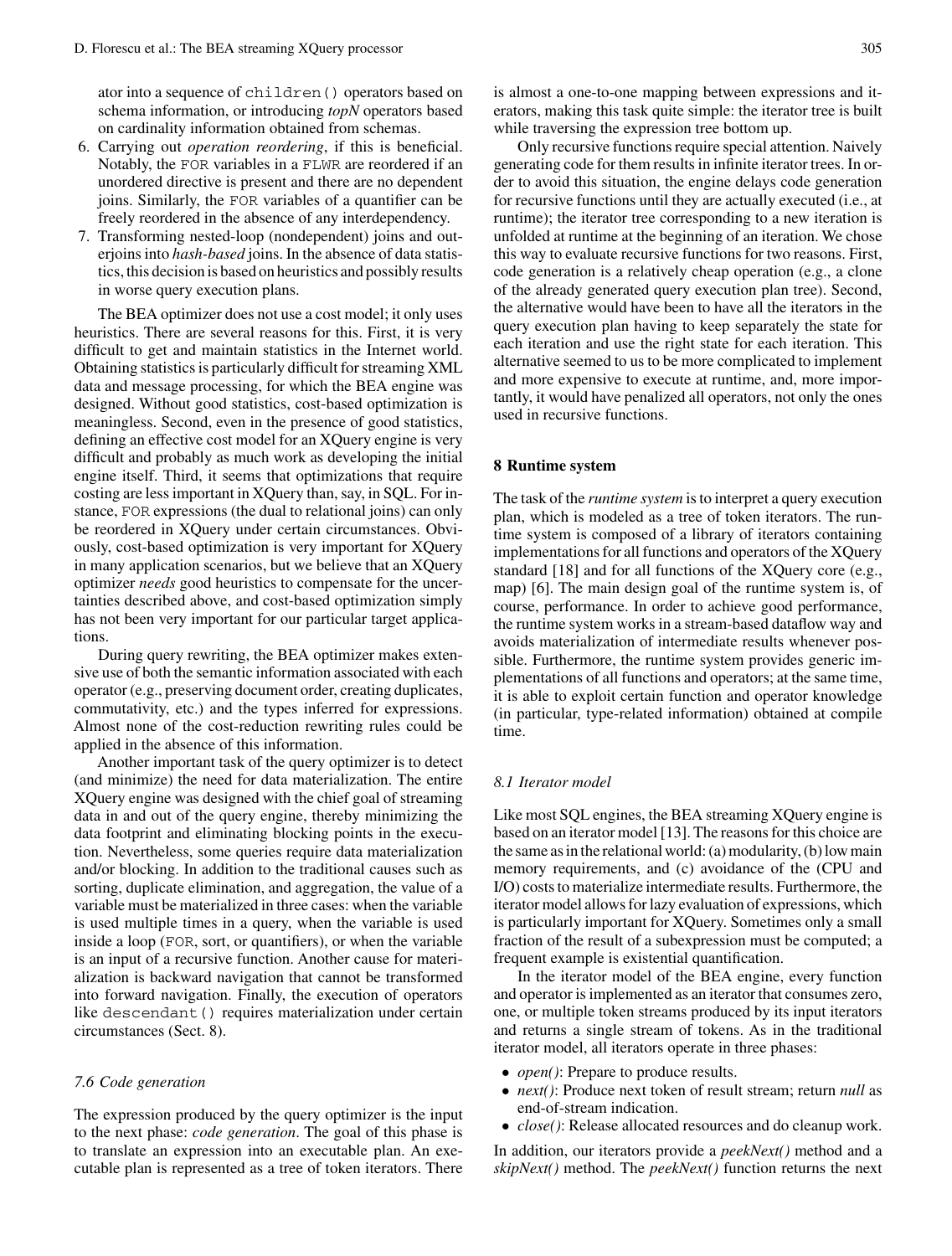token without consuming it. This function is convenient for the implementation of certain XQuery functions that need to look ahead in their inputs. The *skipNext()* function fast-forwards to the next item in the sequence being produced. This function is used by functions that only need to look at the "tip of the iceberg" (e.g., count or node test). Both *peekNext()* and *skip-Next()* are implemented in a generic way for all iterators so that the need to support them does not increase the complexity of the code base or the work required to add new iterators. For *skipNext()*, however, specialized overrides are provided for certain functions for performance reasons; *skipNext()* can be made particularly fast if data are materialized or input is composed of FullNode tokens (Sect. 5.3), for example.

Another specific feature of the BEA iterator model is its error-handling mechanism. Every call to the *next()* method of an iterator can potentially result in a failure. Based on the semantics of XQuery, some failures can be ignored while other failures must be propagated to the application and terminate the execution of the query. In order to implement error handling, we made use of Java's exception-handling mechanism. Again, we were able to implement error handling in a generic way so that the specific XQuery error-handling rules did not have to be implemented for each iterator individually.

# *8.2 Example iterators*

As mentioned at the beginning of this section, all functions and operators of the XQuery library [18] and core [6] are implemented as iterators. For expensive functions (e.g., node constructors and joins), several different implementations exist so that the best implementation can be chosen by the compiler depending on the characteristics of a query. In all, the runtime system contains implementations of more than 350 iterators. To provide a sense of the kinds of iterators found in the system, some examples follow.

*Constant.* One of the simplest iterators is the *constant* iterator, which is used to evaluate constant expressions. This iterator is used for XQuery literals such as "5" or "Feb-18-2003". For literals, the constant iterator produces a stream with a single token. The constant iterator is also used for other constant expressions such as "<foo>boo</foo>". In this example, the result of the element constructor is materialized at compile time and the constant iterator is used to return the materialized result at execution time.

*Casts.* The semantics of XQuery involve numerous implicit casts, some of which can be quite expensive. Some casts require value transformations, e.g., from strings to numerics, some involve the extraction of typed values from an element or attribute, while some require *atomization* [1], which takes a sequence as input and returns a simple value. As mentioned in Sect. 7, the compiler tries to determine the types of expressions statically as precisely as possible so that casts can be avoided or the most specific cast iterator can be used. To this end, the cast iterators in the runtime system are organized in a hierarchy. The most general cast iterator is expensive and is used when no static type can be inferred (i.e., when the static

type isxdt:untyped). Cheaper, more specific casts are used when more information can be deduced statically (e.g., if an expression is known to have a simple type).

*Materialization.* Although the BEA streaming XQuery engine tries to stream data whenever possible, there are situations where the materialization of intermediate results is necessary. One important situation in which materialization is necessary is in a query that uses the results of a common subexpression several times and where (re-)computation of this subexpression is expensive. Such queries are implemented using an iterator factory. This factory takes the token stream produced by the common subexpression as input and allows the dynamic generation of iterators that consume that input. The factory consumes tokens from its input stream on demand, driven by the fastest consumer. The factory buffers the input stream and releases the buffered tokens only when the last (slowest) consumer is finished.

*Item iterator.* The item iterator is a very useful iterator; it is for cases where a sequence of items (according to the XQuery data model) needs to be read and processed item by item. The item iterator takes an arbitrary sequence as input. On its first use, the item iterator begins to consume its input sequence and emits the token substream for its first (complete) item. If the first item is an atomic value (e.g., an integer), the item iterator emits a single token (representing the atomic value). If the first item is instead an element node, the item iterator emits all of the tokens that represent that element – from its opening ELEMENT token through its matching END ELEMENT token. (Like any iterator, of course, the item iterator emits results one token at a time with each call to its *next()* method.) When the item iterator finishes emitting an entire item from its input sequence, it indicates end-of-stream; its caller then closes and reopens the iterator to advance to the next item in the sequence.

*Node identifier generation.* The XQuery data model assigns a unique ID to each node of an XML document [12]. Based on this ID, node comparisons, duplicate elimination, and sorting in document order (among other functions) are defined. In the BEA XQuery engine, IDs of nodes of incoming XML messages are generated on the fly using specialized GenerateId iterators. ID generation is an expensive operation, and the memory requirements for IDs can become prohibitive, so different types of IDs and GenerateId iterators are used depending on the requirements of a given query (Sect. 5.2). Most queries can be processed using simple, lightweight IDs that are based only on a preorder numbering of nodes; with such IDs, duplicate elimination and sorting in document order can be implemented. Some queries, however, cannot be processed using such lightweight IDs; examples are queries that involve backward traversals (e.g., the XPath parent axis) or special node comparisons. To evaluate such queries, and only for such queries, heavy IDs that are based on preorder and postorder numbering and materialization of parent/child relationships are generated. Furthermore, for certain queries, it is only necessary to generate IDs for root nodes (or for nodes up to a certain level); again, a special version of the GenerateId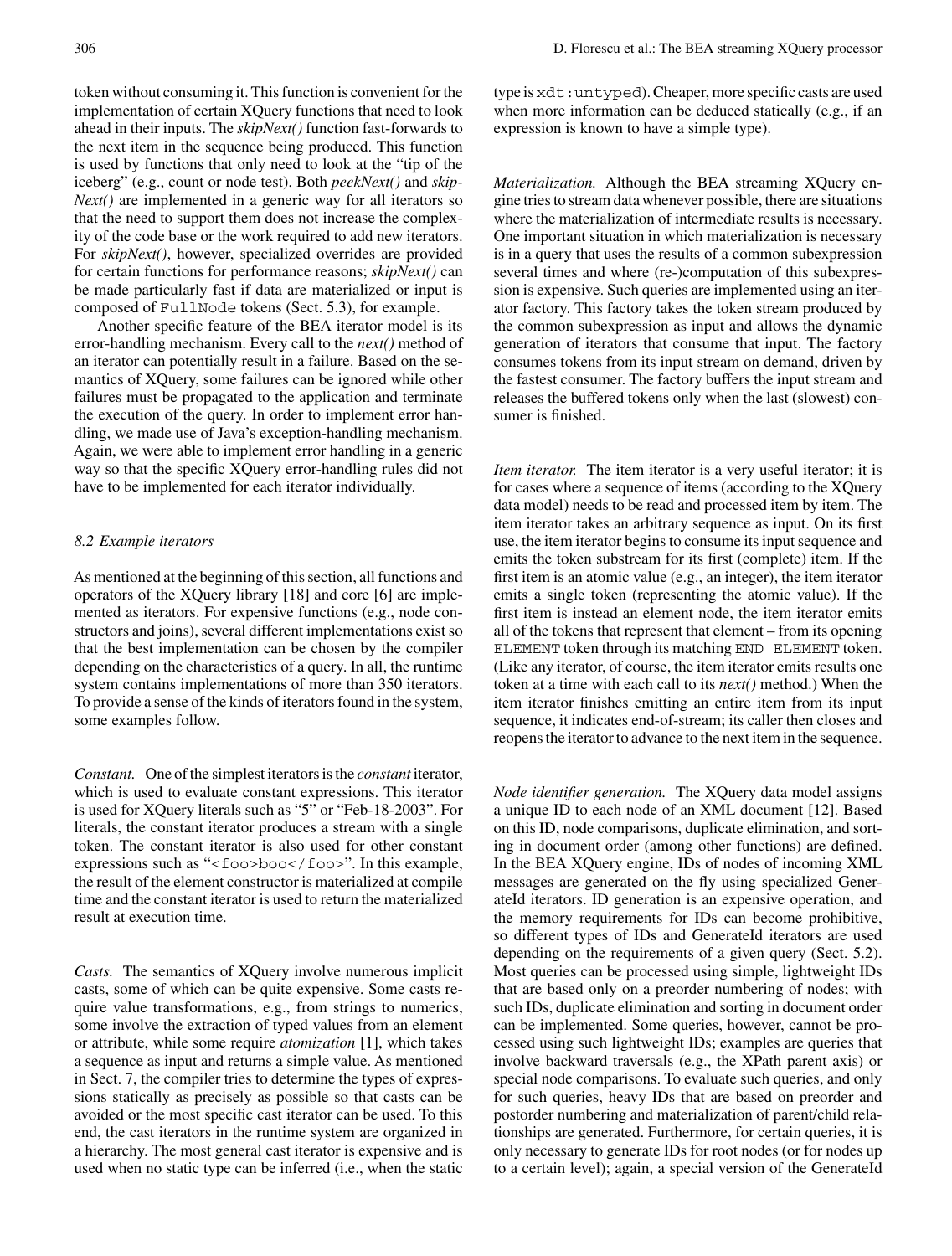iterator is used in order to improve the performance of such queries. The decision of which version of IDs and the GenerateId iterator to use is made at compile time based on the characteristics of the query. In fact, there are cases where no IDs are needed to evaluate a query; in such cases, the compiler generates no GenerateId iterator at all. Furthermore, GenerateId iterators are not needed if the input data are already parsed and annotated with node identifiers, e.g., data from a data store (Sect. 10).

*XPath steps.* Projections are implemented in XQuery as XPath steps, typically using the child ("/") and descendantor-self ("//") axes. In order to exploit optimizations based on type inference at compile time, the runtime system provides different iterators for these axes. For example, there is a special version of child that stops early if it is known from the schema that only one child matches or if it is known that no more subelements are relevant as soon as one subelement of a particular type has been found. Furthermore, the runtime system implements a special algorithm to execute descendant-or-self. This algorithm starts optimistically and assumes that the data have no recursion (i.e., that an element is not nested inside another element with the same name). In this case, the algorithm is fully stream-based and no intermediate results need to be materialized. In bad cases, when recursion is detected in the data, the algorithm adapts and starts materializing data. In such cases, it behaves like a traditional, stack-based algorithm in order to compute descendants recursively.

### *8.3 Query execution example*

We now consider an example to demonstrate in more detail how the iterators of the runtime system stream data:

```
for $x in $exp
return foo($x, $x).
```
In this example, \$*exp* is assumed to be an external variable containing an instance of the XQuery data model; *foo* is a userdefined function that takes two items as input, checks whether both inputs are PurchaseOrder elements, and if so returns the PurchaseOrder element with the earlier shipping date. If one of the inputs is not a PurchaseOrder element, *foo* returns the empty sequence as its result. (How *foo* is implemented as an iterator is not described here.) Our example query simply returns all PurchaseOrder elements in \$*exp* and filters out all other items.

Figure 3 shows the plan for this query as generated by the compiler (Sect. 7). The query plan is based on expressions from the logical query algebra of the compiler. The FOR expression of the query is represented by a *map* exression, the user-defined function is represented by expression *foo*, and all variables are represented by variable expressions (\$*exp* is an *external variable expression* and the occurrences of \$*x* are *for variable expressions*, as discussed in Sect. 7.3).

Figure 4 shows the corresponding iterator tree and includes information about the dataflow dependencies between the iterators. The most complex aspect of Fig. 4 is its depiction of the mechanics to materialize tokens and to ensure that *foo* is applied to each item individually. The *map iterator* peeks



**Fig. 3.** Example query evaluation plan



**Fig. 4.** Example iterator tree

into the output of the \$*exp* iterator in order to coordinate the process. However, the real consumer of the tokens of the \$*exp* iterator is the *materialization* point from which tokens are consumed in order to evaluate the function *foo* (i.e., the RETURN operator of the query).

The first point to observe is the role of the *item iterators* at runtime. The *item iterators* ensure that the \$*exp* input is processed an *item* at a time. For instance, if the first item of the \$*exp* variable is indeed a PurchaseOrder element (as desired by the *foo* function), then only the tokens of this PurchaseOrder element are returned by the item iterators. If the END ELEMENT token of that PurchaseOrder element has been processed, then the *item iterators* signal the end of the token stream (i.e., they return *null* when their *next()* method is called), and consequently, the *Udf iterator* signals the end of the token stream to the *map iterator*. At this point, only the first item (i.e., the first PurchaseOrder element) has been processed, only the first item has been consumed from the \$*exp* iterator, and the rest of the sequence still needs to be processed. In order to process the second item, the *map iterator* restarts the whole process. That is, the buffer of the *materialization* is flushed (because it is no longer needed) and the states of the *Udf iterator*, *Var iterators* for variable \$x, and *item iterators* are reset by calling the *close()* and *open()* methods on the *Udf iterator* (which propagates the calls to its children, which in turn propagate them down until the *materialization* point is reached). At this point, the entire iterator subtree rooted at the *Udf iterator*is ready to process the next item. In this way, each item of the \$*exp* sequence is processed individually.

For this particular query,*materialization* is needed because the input tokens are consumed twice. As indicated in Fig. 4, materialization happens lazily; tokens are consumed and materialized from the \$*exp* input only as they are actually needed. In the beginning, the *Udf iterator*that implements the *foo* function asks for just a single token. Using this token, it decides whether the input is a PurchaseOrder element, as requested. If it is not a PurchaseOrder element (e.g., if it is some other element, document, or atomic value), then the *Udf iterator*signals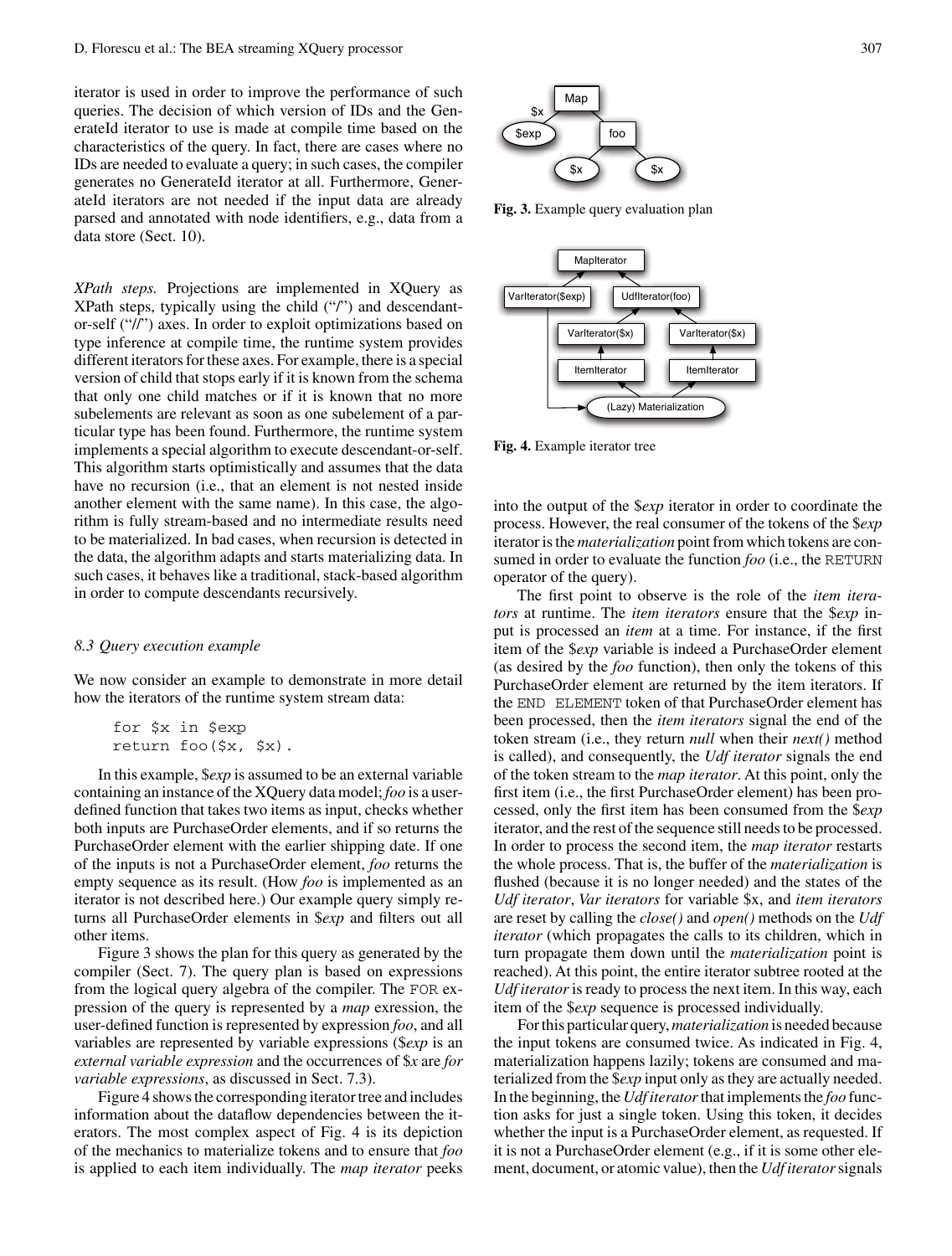end-of-stream to the *map iterator*. At this point only the first token of the item of the \$*exp* variable has been processed and materialized. The other tokens of that item, if any, are never consumed or materialized. In order to process the next item of the \$*exp* variable, which might indeed be a PurchaseOrder element that must be considered for the query result, the *map iterator* calls the *skipNext()* method of the \$*exp* iterator. (It is here that an optimized *skipNext()* implementation has an opportunity to improve runtime performance by allowing the engine to avoid ever touching the skipped tokens.)

# **9 XDBC interface**

The Java binding for the BEA XQuery engine is called XDBC, as it was designed to look and behave much like JDBC. The two APIs have similar features, including the ability to precompile statements for repeated execution, facilities for binding per-execution variables in a statement, and the ability to maintain separate execution contexts.

Because of these similarities, and because JDBC is a widely known and understood interface, we used the same basic set of classes and, where appropriate, even the same method names for XDBC. There is currently an initiative to standardize a Java interface for XML data called XQJ (JSR 225). BEA participates in this standardization activity. In its current design, XQJ has many important commonalities with XDBC. Once the XQJ standard has fully materialized, we will either make the XDBC interface upwardly compatible with it or deprecate the XDBC interface in favor of XQJ (at least for external users).

#### *9.1 Connections and statements*

The entry point into XDBC, as with JDBC, is a connection. A connection is obtained via a static method, *getConnection()*, on the DriverManager class.A connection maintains an execution context internally, keeping track of declared namespaces, types, and XQuery functions, among other things. In the current library implementation, XDBC and the XQuery engine run within the same JVM. Therefore, despite the name "connection", there is no networking involved, nor is there more than one type of driver to manage.

From a connection, applications can create two types of XQuery statement objects: Statement or PreparedStatement. Again, as with JDBC, a PreparedStatement differs from a simple Statement chiefly in the ability it provides to precompile an XQuery statement and then execute it multiple times, optionally assigning different values to the unbound variables (i.e., the parameters) of the XQuery statement for each execution.

### *9.2 Parameterized queries*

With a PreparedStatement object, the application first performs any required variable bindings using various *setType()* methods. There are different *setType()* methods for the various XQuery primitive types, such as *setString(), setInteger(), setURI(), setDate()*, and so on. Of particular importance is*set-Complex()*, which allows binding a variable to a token iterator that is potentially the result of a separate query execution. This way, chaining of XQuery queries is supported. It is also possible to specify the type of the token stream produced by an iterator bound using the *setComplex()* method.

In order to facilitate the binding and rebinding of external variables to an XQuery statement, we have extended the variable-related rules for XQuery so that it is no longer required that all variables mentioned within a statement be assigned values before use. As a result, such statements will now compile legally. However, attempting to execute a statement without binding all of its unbound external variables will result in an exception. PreparedStatement also has methods for determining the set of unbound variables discovered by query compilation, which is useful for tools (such as graphical query editors) that need to handle prepared queries in a generic fashion.

#### *9.3 Execution of queries*

Once all external variables have been bound, a PreparedStatement can be executed using *executeQuery()*. This method returns a token iterator representing the token stream resulting from the statement's execution. We provide utility classes for doing basic conversions on token iterators, such as serializing them as UNICODE or in a binary format. PreparedStatement also offers other features for specialized purposes, including a *cloneStatement()* method for creating a duplicate of a PreparedStatement that can then be rebound and reexecuted, e.g., in a different thread.

# **10 XML store interface**

The BEA XQuery engine is a full implementation of the XQuery language. It is *not*, however, an XML database system; in particular, it has no storage functionality of its own. Instead, the engine was designed to be capable of working on top of different XML data stores and querying XML data stored in different stores in a seamless way. For this purpose, a special store interface was designed: data stores that implement this interface can be packaged together with the BEA XQuery engine in order to provide full XQuery support. There are two reasons that we adopted this essentially store-neutral approach. First, there is a wide variety of XML storage and indexing techniques in the world today, including relational [11, 21], native [10], and indexes for XPath expressions [5,14]. Second, there are many different XML stores driven by many different requirements, including XML caches, XML Beans, transactional XML stores, and legacy data stores with XML wrappers. Our aim is to make it possible to use the BEA engine for virtually all such stores. The key idea is to extend those stores so that they expose their data as a stream of tokens.

#### *10.1 Collections*

From the point of view of the BEA XQuery engine, a data store is a set of XML *collections*. Each XML collection is nothing more than an instance of the XQuery data model [12], i.e., a sequence of items. For instance, an XML document (like a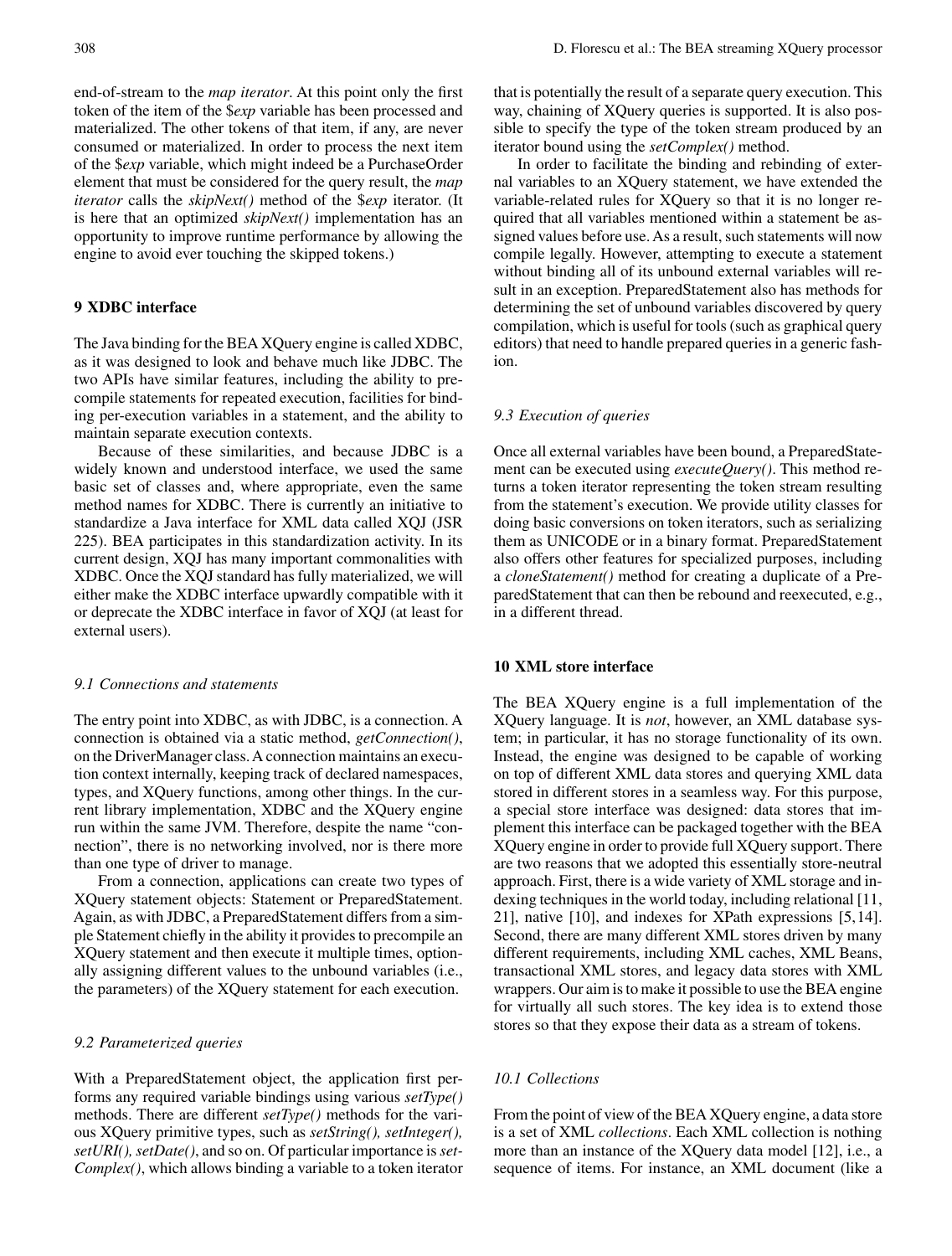PurchaseOrder) could be a collection, or a sequence of nodes (say elements) and simple values (such as integers) could be a collection as well. In order to ensure deterministic updates, we impose the following constraint: nodes can only be part of one single collection. As a side effect of this constraint, of course, a node cannot have a parent that belongs to a different collection than its own.

Each collection is uniquely identified by a URI. As a result, the collection can be queried by the XQuery engine by using the XQuery *collection()* function, which takes a URI as parameter. In order to allow the XQuery engine to read a collection, the store prescribes the following pair of functions as part of its API:

- TokenIterator getCollection(URI source)
- TokenIterator getCollectionIds(URI source)

Both functions expose the specified collection as a token stream (Sect. 5) so that the data can be processed directly by the BEA XQuery engine. The difference between the two functions is that the second function ensures that all tokens that represent nodes in the token stream are annotated with node identifiers (Sect. 5.2), whereas the token stream returned by the store when the first function is used is not annotated with node IDs. The first function is thus called by the BEA XQuery engine when the compiler has detected that node IDs are not needed to evaluate a given query.

Exposing XML data as a token stream and implementing the interface described in Sect. 5 may seem like a high burden for implementors of data stores. However, data store implementors can typically use as tokens their own internal representation of XML data. As mentioned in Sect. 5.4, the BEA XQuery engine supports user-defined implementations of the token and node identifier interfaces. In particular, a data store that already supports a SAX interface can be extended easily in order to support the token stream interface. As a result, no significant data marshalling between the store and the XQuery engine is necessary, and very good performance can be achieved.

# *10.2 Indexes*

In addition to collections, a data store can define indexes. An index is defined by means of two XQuery expressions: one is an expression that describes the domain that is indexed (e.g., all PurchaseOrder elements) and the second is a parameterized expression that describes some property of that domain (e.g., the shipping date). Note that this property can be computed using any XQuery expression that ranges over the indexed domain, not just on projected fields as in traditional relational databases. In order to allow the XQuery engine to make use of indexes, the store must provide these two expressions for all indexes as part of its API. This way, the compiler can detect which indexes are useful for a given query and rewrite queries accordingly. Rewriting XQuery queries in order to make use of indexes is a fairly straightforward application of answering queries using views techniques [16].

In order to use the indexes of a store at query execution time, the store must provide functions that probe the index. Just as in any ordinary database system, there should be several ways to probe the index, e.g., full index scan, range scan, or lookup of a certain key (e.g., a specific shipping date). In each case, probing an index results in the generation of a token stream, e.g., a token stream that represents all matching purchase orders.

In the current design, the BEA XQuery engine has several restrictions on the kind of indexes it can use. First, the domain that is indexed must be a sequence of nodes. Second, the property of that domain that is indexed must be an atomic value and the values must be homogeneous (i.e., they all must be instances of the same XML Schema simple type). These restrictions simplify significantly the integration of indexes at runtime. It is possible to relax these conditions, but at the moment, it seems that the most important use cases are covered despite these restrictions. For instance, any kind of indexing that is commonly carried out on relational data meets these restrictions.

# *10.3 Updates*

To date, there is no standard to define updates on XML data. There are only proposals in the research community (e.g., [22]), in industry (e.g., all vendors of XML databases), and an internal draft from the W3C XQuery working group [4]. Nevertheless, applications can already implement their own update language using the BEA XQuery processor and an XML data store.

As an example, consider the following update statement using the syntax proposed in [4]:

INSERT <author>Florescu</author> BEFORE document("www.dblp.org")// article[title = "The BEA XQuery Processor"]/ author[. = "Hillery"]

This statement adds a new author element to an article with the title "The BEA XQuery Processor" in the DBLP database. The new element is inserted just before the author element for "Hillery". Obviously, the insertion of new data in the store must be carried out by the data store. However, the BEA XQuery engine can be used to evaluate the expression that specifies the data to be inserted (i.e., <author>Florescu</author> in the example) as well as the expression that describes the update target (i.e., the expression that specifies the element for "Hillery" in the BEFORE clause). Both of these expressions can be arbitrarily complex.

In order to evaluate <author>Florescu</author>, the XML store must provide a *token factory*. In this particular example, this expression involves generating an ELEMENT token, a TEXT token, and an END ELEMENT token. All these tokens must be generated by the XML store using its particular implementation for representing XML data. The role of the XQuery engine is to drive the generation of new tokens (e.g., deciding which tokens to generate, setting types, etc.) as part of its implementation of node constructors.

The second expression, which specifies the target of insertion, can be evaluated just like any other XQuery expression. The BEA XQuery engine implies no restrictions and has no specific requirements. In order to be able to implement such an insert statement, however, it is important that the XML store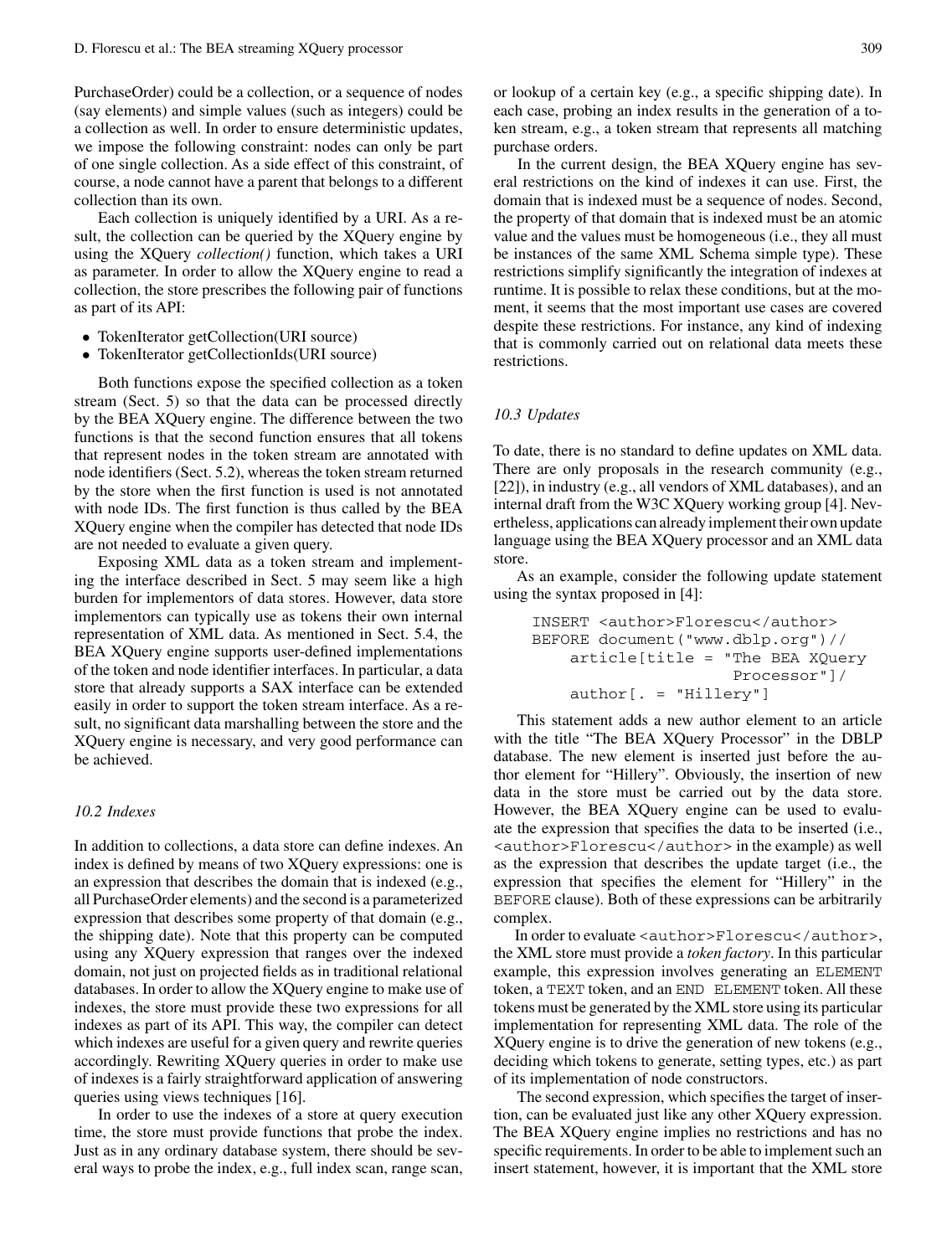be able to identify the target for insertion based on the query result returned by the XQuery engine. The simplest way to do this is to annotate the query result with node identifiers; in this example, the ELEMENT token for the author element for "Hillery" needs to be annotated with the right node identifier so that the data store knows where to place the new data into the collection. Although the example above is very specific to the semantics of the particular *insert* statement of [4] and to the BEA XQuery engine, the approach is very general. The same principles can be applied in order to implement other update statements such as the delete, replace, and complex update statements defined in [4]. In all cases, the BEA engine can be used to evaluate the expressions that are part of these update statements.

#### **11 Performance experiments and results**

This section presents the results of a set of performance experiments that assess the compilation time, running time, and memory footprint of the BEA streaming XQuery engine for XML transformations based on use cases drawn from BEA WLI customer scenerios and on the XMark benchmark [20]. These experiments were carried out on a PC with a 2.4-GHz Pentium IV processor and 1 GB main memory. The operating system was SuSE Linux 9.0. The Java 2 Runtime Environment, Standard Edition (build 1.4.2-b28), and the Java HotSpot Client VM (build 1.4.2-b28) from Sun were used.

#### *11.1 XML transformations: Xalan vs. BEA engine*

The first experiment examines the performance of the BEA streaming XQuery engine for typical operations performed by customers of the WebLogic Integration product, i.e., for transformations for which the engine was designed to work well. As an alternative, XSLT stylesheets [25] were used to implement these same use cases; since XSLT is a stable W3C recommendation, XSLT is commonly used in practice today to implement these kinds of transformations. The use cases tested here explore various basic XML transformations on different kinds of XML messages. The XSLT stylesheet tests were executed using Xalan-J version 2.5.2 [24]. The XQuery queries were (of course) executed using the BEA streaming XQuery engine. In both cases (XSLT and XQuery), the best possible formulation was chosen if a transformation could be expressed in different ways. Furthermore, to focus on relative engine performance, we factored out XML parsing times and only measured the running times of the transformations after the XML input had been parsed. This net cost of XML transformations is the most relevant metric for BEA's WebLogic Integration product, as an XML message is typically parsed once and then transformed and processed several times over the course of its lifetime in the system.

Table 1 shows the results. In all cases, executing the XQuery expression on the BEA engine was much faster than executing an equivalent XSLT stylesheet using Xalan. In the best case, the speedup was a factor of 82; there was no particular pattern or transformation type for which the speedup was especially high. There are several factors that contributed to these speedups, the two most important being that XQuery is easier to optimize (more declarative) than XSLT and that the token streams used by the BEA engine can be processed more efficiently than the document table model used in Xalan. (Note: The document table model replaced DOM as the XML representation in Xalan starting with version 2.4 for the purpose of improving performance; older, DOM-based versions of Xalan had worse performance on our tests.)

# *11.2 XML transformations: compilation time, memory footprint*

Table 2 shows the compile times for the BEA transformation queries using the BEA XQuery engine. As a reference, the table also contains the running times of the queries. Two observations can be made. First, XQuery transformations can be compiled and optimized in less than 1 s. In this experiment, it never took more than a quarter of a second to compile and optimize a query, and it took less than 50 ms to compile most of the queries. (In general, type-checking and type-related operations are the most expensive part of compilation in the BEA XQuery compiler). The compilation times for the BEA XQuery processor are essentially in the same ballpark as the compilation times of commercial SQL engines.

The second observation to be made from Table 2 is that the compilation time was always significantly higher than the running time for these particular XML transformations. The reason for this is that these transformations are all relatively small, in-memory operations (all of which need to execute very quickly when run repeatedly), as opposed to database queries that incur client/server communication times, I/O times, transaction costs, and so on. This observation makes it clear why it is so important to precompile queries in a product like WebLogic Integration and why it is critical to provide an interface like the XDBC interface in order to support such precompilation. For this reason, WebLogic Integration precompiles the transformation queries for a given type of business process at deployment time; the precompiled plans are cloned when a new instance of the process is created and are simply parameterbound and then executed when the transformations need to be invoked at running time.

Table 2 also shows the memory footprint taken at running time for executing the XML transformations. Here, the token stream was implemented as a Java object (Sect. 5.4). For most transformations, the memory requirements were just a few kilobytes. The heaviest use case here involved complex manipulation of strings and required almost 400 KB of main memory. This set of customer use cases also involved two transformations with joins; these two required 100 KB and 70 KB of main memory.

### *11.3 XML transformations: significance of optimization*

In the third experiment, we studied the impact of the most important optimization rules of the XQuery compiler (Sect. 7). In order to study the impact of an optimization rule, we disabled that rule in the XQuery compiler, compiled the queries, and measured the running times of the resulting query evaluation plans. Comparing the running times of these query evaluation plans with the running times of the (regular) plans that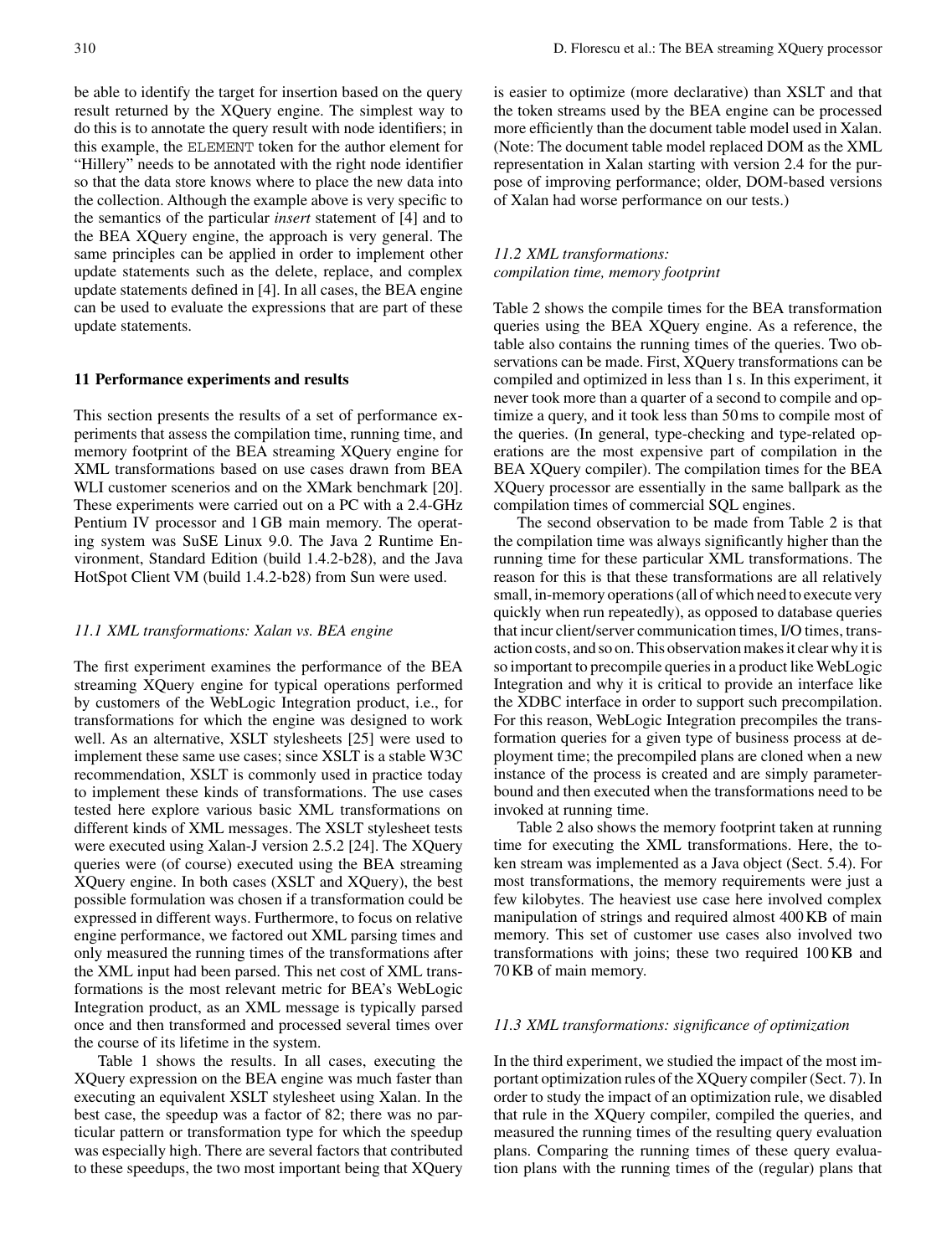| <b>Table 1.</b> BEA customer use cases – BEA engine (XQuery) vs. Xalan (XSLT): running time |  |
|---------------------------------------------------------------------------------------------|--|
| (ms), speedup                                                                               |  |

| Description                                                 | $XQuery$ (ms) | $XSLT$ (ms) | Speedup |
|-------------------------------------------------------------|---------------|-------------|---------|
| Straight element mapping                                    | 0.06          | 5.18        | 82.24   |
| Element mapping to different names                          | 0.13          | 4.27        | 32.58   |
| Element combination                                         | 0.11          | 4.09        | 36.21   |
| Element explosion                                           | 0.16          | 5.66        | 35.18   |
| Element to attribute mapping                                | 0.19          | 4.15        | 22.30   |
| Attribute to element mapping                                | 0.18          | 3.92        | 21.30   |
| Attr. to attr. mapping – straight copy                      | 0.37          | 4.12        | 11.13   |
| $gq2-2-3$ . $gq2-2-3$ Attr. to attr. mapping – name mapping | 0.39          | 4.08        | 10.45   |
| gq2-2-4. gq2-2-4 Repeating group to repeating group         | 0.17          | 3.89        | 23.32   |
| Static fields and rep. grp. to rep. grp.                    | 0.25          | 4.08        | 16.59   |
| Regrouping by key fields                                    | 1.47          | 5.66        | 3.85    |
| Decreasing loop nesting                                     | 0.31          | 4.89        | 15.87   |
| Incr. loop nesting                                          | 0.16          | 4.03        | 26.00   |
| Incr. loop nesting using an input key                       | 1.51          | 5.66        | 3.75    |
| Conditional repeating group transf.                         | 0.39          | 3.83        | 9.84    |
| String functions                                            | 2.74          | 5.26        | 1.92    |
| Aggregation of data                                         | 0.18          | 3.79        | 21.55   |
| Parameterized queries                                       | 0.18          | 3.75        | 21.20   |
| Parameterized transformations                               | 0.08          | 3.83        | 50.38   |
| Union: docs of the same schema                              | 0.15          | 4.02        | 26.81   |
| Union: docs of different schemas                            | 0.66          | 4.13        | 6.24    |
| Joining multiple docs                                       | 1.46          | 5.70        | 3.89    |
| Joining with substitution                                   | 1.41          | 5.54        | 3.92    |
| Repeated key value lookup                                   | 0.46          | 4.31        | 9.47    |

**Table 2.** BEA customer use cases: compile time (ms), running time (ms), memory (KB)

| Description                              | Compiler (ms) | Runtime (ms) | Memory (KB) |
|------------------------------------------|---------------|--------------|-------------|
|                                          |               |              | 1.1         |
| Straight element mapping                 | 12.3          | 0.06         |             |
| Element mapping to different names       | 28.0          | 0.13         | 3.6         |
| Element combination                      | 27.7          | 0.11         | 2.5         |
| Element explosion                        | 30.5          | 0.16         | 9.8         |
| Element to attribute mapping             | 36.4          | 0.19         | 4.8         |
| Attribute to element mapping             | 53.9          | 0.18         | 4.0         |
| Attr. to attr. mapping – straight copy   | 67.0          | 0.37         | 11.5        |
| Attr. to attr. mapping – name mapping    | 71.1          | 0.39         | 12.0        |
| Repeating group to repeating group       | 20.9          | 0.17         | 5.8         |
| Static fields and rep. grp. to rep. grp. | 36.8          | 0.25         | 8.6         |
| Regrouping by key fields                 | 66.0          | 1.47         | 52.3        |
| Decreasing loop nesting                  | 29.8          | 0.31         | 9.1         |
| Incr. loop nesting                       | 19.7          | 0.16         | 3.4         |
| Incr. loop nesting using an input key    | 42.2          | 1.51         | 58.1        |
| Conditional repeating group transf.      | 40.9          | 0.39         | 12.5        |
| String functions                         | 253.2         | 2.74         | 396.9       |
| Aggregation of data                      | 16.6          | 0.18         | 5.5         |
| Parameterized queries                    | 12.9          | 0.18         | 6.1         |
| Parameterized transformations            | 16.6          | 0.08         | 1.8         |
| Union: docs of the same schema           | 11.2          | 0.15         | 1.5         |
| Union: docs of different schemas         | 52.7          | 0.66         | 36.7        |
| Joining multiple docs                    | 48.0          | 1.46         | 99.7        |
| Joining with substitution                | 66.9          | 1.41         | 68.3        |
| Repeated key value lookup                | 57.4          | 0.46         | 120.0       |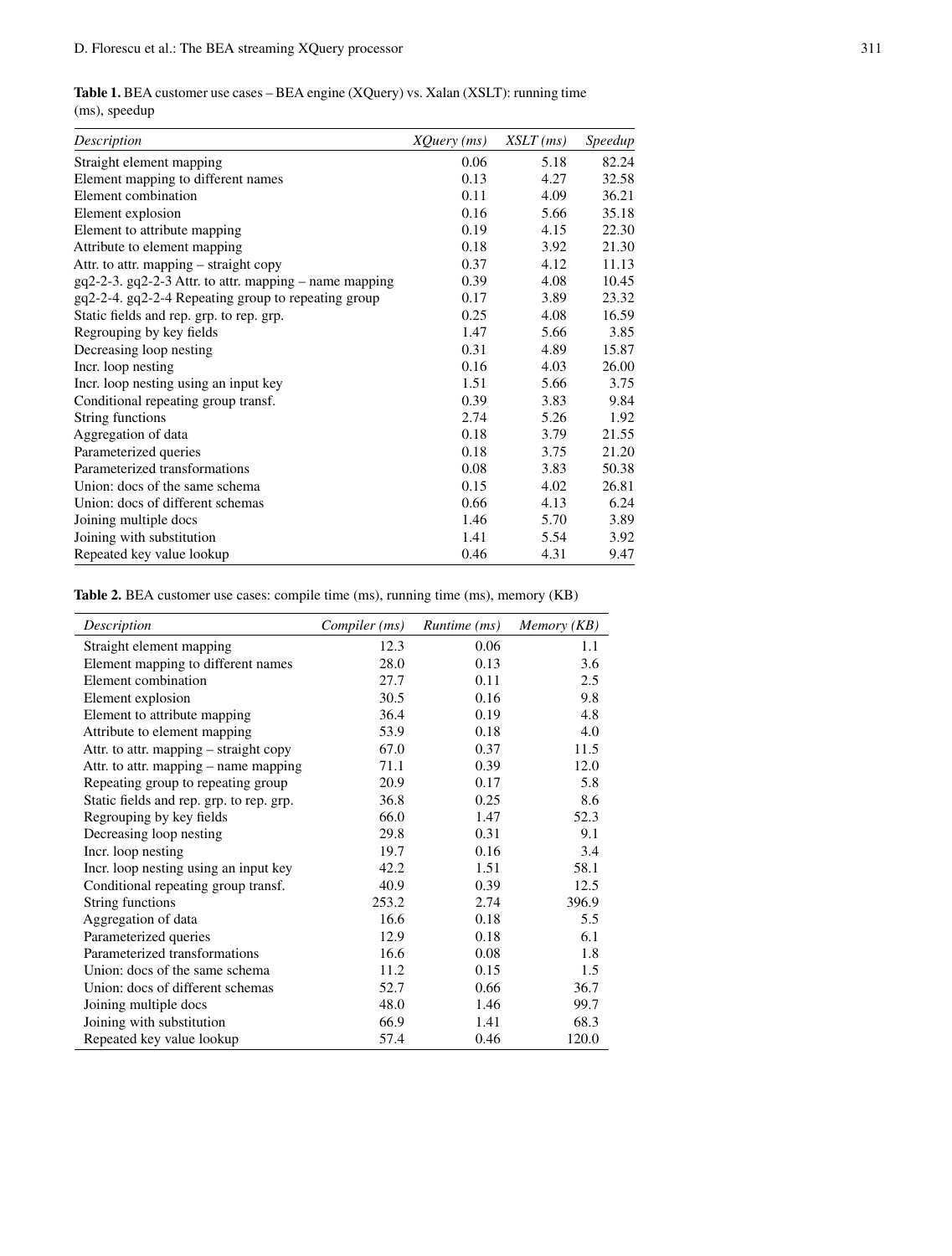**Table 3.** BEA customer use cases: impact of optimization rules: running time (ms), speedup

| Description                              | full | doc order |         | dup-elim |         | IDs  |         |
|------------------------------------------|------|-----------|---------|----------|---------|------|---------|
|                                          | (ms) | (ms)      | Speedup | (ms)     | Speedup | (ms) | Speedup |
| Straight element mapping                 | 0.06 | 1.15      | 18.25   | 0.99     | 15.67   | 0.72 | 11.46   |
| Element mapping to different names       | 0.13 | 1.28      | 9.76    | 1.01     | 7.70    | 0.77 | 5.90    |
| Element combination                      | 0.11 | 1.28      | 11.28   | 1.01     | 8.94    | 0.80 | 7.04    |
| Element explosion                        | 0.16 | 1.33      | 8.27    | 1.08     | 6.72    | 0.81 | 5.04    |
| Element to attribute mapping             | 0.19 | 1.43      | 7.67    | 1.13     | 6.08    | 0.87 | 4.66    |
| Attribute to element mapping             | 0.18 | 1.46      | 7.91    | 1.19     | 6.48    | 0.98 | 5.34    |
| Attr. to attr. mapping – straight copy   | 0.37 | 1.67      | 4.51    | 1.39     | 3.75    | 1.13 | 3.06    |
| Attr. to attr. mapping – name mapping    | 0.39 | 1.71      | 4.39    | 1.39     | 3.57    | 1.01 | 2.58    |
| Repeating group to repeating group       | 0.17 | 1.31      | 7.86    | 1.37     | 8.23    | 0.82 | 4.94    |
| Static fields and rep. grp. to rep. grp. | 0.25 | 1.40      | 5.70    | 1.51     | 6.15    | 0.89 | 3.63    |
| Regrouping by key fields                 | 1.47 | 1.92      | 1.30    | 1.70     | 1.15    | 1.48 | 1.01    |
| Decreasing loop nesting                  | 0.31 | 1.50      | 4.88    | 1.27     | 4.13    | 0.99 | 3.21    |
| Increasing loop nesting                  | 0.16 | 1.32      | 8.52    | 1.02     | 6.61    | 0.88 | 5.65    |
| Incr. loop nesting using an input key    | 1.51 | 2.16      | 1.43    | 1.92     | 1.27    | 1.57 | 1.04    |
| Conditional repeating group transf.      | 0.39 | 1.91      | 4.91    | 1.29     | 3.31    | 1.06 | 2.73    |
| String functions                         | 2.74 | 4.80      | 1.75    | 4.29     | 1.57    | 3.69 | 1.35    |
| Aggregation of data                      | 0.18 | 1.34      | 7.60    | 1.17     | 6.62    | 0.81 | 4.61    |
| Parameterized queries                    | 0.18 | 1.69      | 9.55    | 1.14     | 6.42    | 0.86 | 4.83    |
| Parameterized transformations            | 0.08 | 1.25      | 16.47   | 1.21     | 15.89   | 0.74 | 9.68    |
| Union: docs of the same schema           | 0.15 | 1.23      | 8.22    | 1.00     | 6.66    | 0.79 | 5.25    |
| Union: docs of different schemas         | 0.66 | 2.61      | 3.94    | 2.13     | 3.22    | 1.27 | 1.92    |
| Joining multiple docs                    | 1.46 | 2.22      | 1.51    | 2.03     | 1.39    | 1.62 | 1.11    |
| Joining with substitution                | 1.41 | 2.85      | 2.01    | 2.44     | 1.73    | 1.97 | 1.40    |
| Repeated key value lookup                | 0.46 | 1.76      | 3.86    | 1.55     | 3.40    | 1.19 | 2.61    |

were produced with all rules enabled shows how important that rule is for a given query workload. The following three optimization rules were studied in this way:

- *doc order:* This rule eliminates unnecessary operators that sort data into document order. As mentioned in Sect. 7, XPath semantics involve sorting in document order after every path step. In many situations, however, sorting is unnecessary (e.g., for a simple *child* step) because the result is already sorted. (This is similar to "interesting order" rules in relational optimization.)
- *dup elim:* This rule eliminates unnecessary operators for duplicate elimination. Again, the relevance of this rule is due to the special semantics of XPath steps.
- *IDs:* This rule controls whether, and which, node identifiers are generated for a query. If this rule is turned off, node identifiers will be generated at running time to evaluate all queries, even though only a few of the queries may really need node identifiers.

Disabling these optimization rules had little impact on the compilation time, but doing so increased the running times of the queries, in several cases dramatically (by a factor of 18 in one extreme case). Table 3 shows the resulting running times (depending on the optimization rule) and the factor by which the running time increased, again for the WebLogic Integration data transformation use cases. As a baseline, Table 3 shows the running times of the queries if all optimizations are turned on (the *full* column). Almost all queries benefited significantly from all three of these optimization rules, so it is safe to conclude that all these rules should be enabled at all times. (Fortunately, disabling an optimization rule never resulted in any running time improvements.)

### *11.4 XMark benchmark*

Table 4 shows the compilation times, running times, and memory requirements of the BEA XQuery engine for the XMark benchmark [20]. The XMark benchmark was designed for testing the performance of XML database systems using rather traditional database workloads (e.g., selections on large collections of data) rather than data transformations. The benchmark includes a suite of 20 benchmark queries that test a large variety of features of the XQuery language. Furthermore, the XMark benchmark specifies how the XML data must be generated and defines a scaling factor in order to produce databases of different sizes. Table 4 shows the running times and memory requirements of the 20 XMark queries on databases of size 120 KB and 3.8MB. Again, only the running times of the BEA engine on parsed XML input are reported. As a baseline, using the Xerces parser [23], parsing the 120-KB XML database takes 73 ms and parsing the 3.8-MB XML database takes 1580 ms.

The purpose of trying these experiments was simply to stress-test the BEA engine, as neither the nature of the workload nor the sizes of the benchmark databases are representative of use cases for which the implementation of the BEA engine was tuned. Nevertheless, all XMark queries could be executed in 50 ms or less for the 120-KB XML database. In other words, executing the XMark queries was always cheaper than parsing the document. These results confirm that the BEA engine is capable of processing XML messages of sizes up to a few hundred kilobytes regardless of which type of query needs to be processed.

For the 3.8-MB XML database, the measured running times were in the range of  $10 \text{ ms}$  up to  $34 \text{ s}$  (Q9). The BEA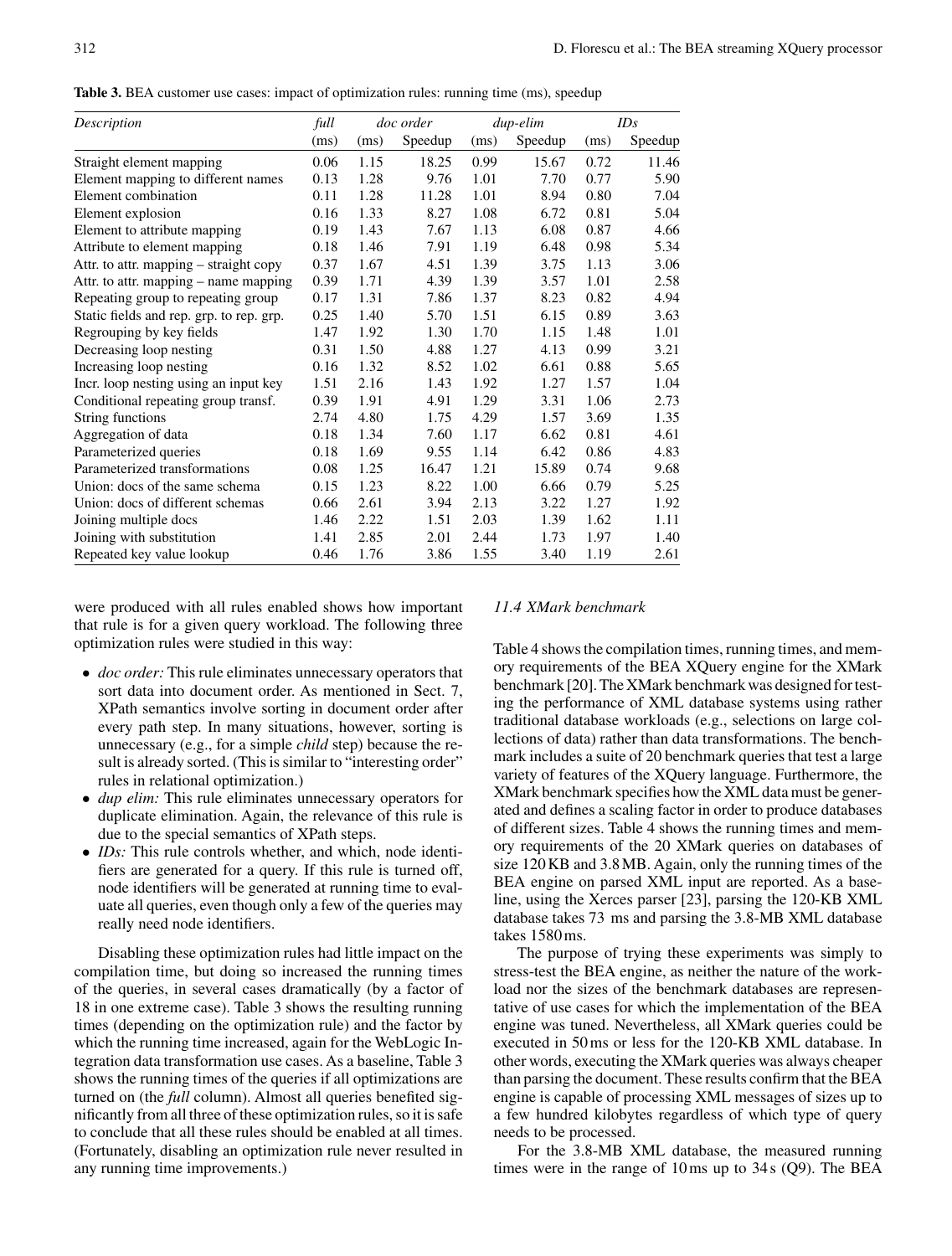**Table 4.** XMark benchmark: compile time (ms), running time (ms), memory (KB), 120-KB and 3.8-MB database

|                 |               |              | 120 KB<br>3.8MB |          |               |
|-----------------|---------------|--------------|-----------------|----------|---------------|
| Query           | Compiler (ms) | Runtime (ms) | Memory (KB)     | Runtime  | <b>Memory</b> |
| Q1              | 46.5          | 3.43         | 135.9           | 56.3     | 2,063.3       |
| Q <sub>2</sub>  | 47.6          | 0.93         | 5.5             | 20.4     | 156.6         |
| Q <sub>3</sub>  | 119.7         | 9.47         | 491.6           | 273.7    | 2,165.4       |
| Q4              | 62.3          | 8.78         | 476.8           | 267.7    | 2,166.8       |
| Q5              | 23.3          | 1.24         | 62.7            | 33.7     | 1,208.7       |
| Q <sub>6</sub>  | 11.1          | 2.12         | 0.6             | 71.6     | 0.6           |
| Q7              | 15.2          | 20.27        | 216.6           | 630.8    | 5,113.4       |
| Q8              | 69.3          | 37.08        | 640.8           | 26,060.2 | 7,945.0       |
| Q <sub>9</sub>  | 114.8         | 51.12        | 821.6           | 33,999.7 | 12,278.1      |
| Q10             | 211.7         | 18.99        | 520.2           | 3,547.5  | 13,154.6      |
| Q11             | 65.5          | 22.54        | 535.1           | 14,279.6 | 8,011.6       |
| Q12             | 71.7          | 9.39         | 423.5           | 4,981.0  | 8,010.4       |
| Q13             | 28.4          | 0.35         | 8.5             | 11.5     | 324.8         |
| Q14             | 19.6          | 8.49         | 434.5           | 283.1    | 3,141.2       |
| Q15             | 100.7         | 0.39         | 2.3             | 13.0     | 58.6          |
| Q16             | 96.4          | 0.99         | 48.2            | 29.2     | 898.8         |
| Q17             | 26.4          | 1.62         | 82.5            | 46.7     | 1,581.5       |
| Q <sub>18</sub> | 20.7          | 0.94         | 44.3            | 28.3     | 434.7         |
| Q19             | 30.3          | 4.15         | 105.4           | 144.2    | 3,131.2       |
| Q20             | 59.8          | 5.35         | 199.3           | 185.8    | 4,124.3       |

**Table 5.** Impact of optimization rules, XMark benchmark (120 KB): running time (ms), speedup

| Query           | full  |       | doc order | dup-elim |         | ids   |         |
|-----------------|-------|-------|-----------|----------|---------|-------|---------|
|                 | (ms)  | (ms)  | Speedup   | (ms)     | Speedup | (ms)  | Speedup |
| Q1              | 3.43  | 13.58 | 3.96      | 9.44     | 2.75    | 7.89  | 2.30    |
| Q <sub>2</sub>  | 0.93  | 14.19 | 15.26     | 9.50     | 10.22   | 5.34  | 5.74    |
| Q <sub>3</sub>  | 9.47  | 20.09 | 2.12      | 13.95    | 1.47    | 10.10 | 1.07    |
| Q4              | 8.78  | 22.73 | 2.59      | 15.14    | 1.72    | 8.42  | 0.96    |
| Q <sub>5</sub>  | 1.24  | 11.52 | 9.29      | 7.75     | 6.25    | 5.39  | 4.35    |
| Q <sub>6</sub>  | 2.12  | 11.05 | 5.21      | 7.83     | 3.69    | 5.65  | 2.67    |
| Q7              | 20.27 | 28.14 | 1.39      | 23.30    | 1.15    | 21.98 | 1.08    |
| Q8              | 37.08 | 68.75 | 1.85      | 54.48    | 1.47    | 48.49 | 1.31    |
| Q <sub>9</sub>  | 51.12 | 76.90 | 1.50      | 67.34    | 1.32    | 55.67 | 1.09    |
| Q10             | 18.99 | 41.43 | 2.18      | 37.26    | 1.96    | 19.79 | 1.04    |
| Q11             | 22.54 | 50.40 | 2.24      | 40.96    | 1.82    | 31.14 | 1.38    |
| Q12             | 9.39  | 37.13 | 3.95      | 25.65    | 2.73    | 16.61 | 1.77    |
| Q13             | 0.35  | 10.40 | 29.71     | 7.01     | 20.03   | 4.68  | 13.37   |
| Q <sub>14</sub> | 8.49  | 17.25 | 2.03      | 12.77    | 1.50    | 10.10 | 1.19    |
| Q15             | 0.39  | 10.06 | 25.79     | 8.26     | 21.18   | 5.14  | 13.18   |
| Q16             | 0.99  | 11.58 | 11.70     | 8.37     | 8.45    | 5.13  | 5.18    |
| Q17             | 1.62  | 12.49 | 7.71      | 9.51     | 5.87    | 6.93  | 4.28    |
| Q18             | 0.94  | 11.67 | 12.41     | 9.55     | 10.16   | 6.47  | 6.88    |
| Q19             | 4.15  | 15.69 | 3.78      | 11.43    | 2.75    | 8.60  | 2.07    |
| Q20             | 5.35  | 16.47 | 3.08      | 13.09    | 2.45    | 10.10 | 1.89    |

engine was found to be robust in all cases, but it is clear to us from these numbers that the running times can be improved; 3.8MB is a much larger input size than the current implementation of the engine was tuned for. (The engine was designed to be extensible in the future in order to scale to such scenarios, but doing so has not been an actual product requirement so far.)

Turning to the compilation times, it can be observed that, again, the query compilation times were always less than 1 s, even for the most complex XMark queries. Looking at the

memory footprint, it can be seen that it was rather high in the case of the XMark experiments. In the most extreme case, the memory requirements were more than three times as high as the database alone (see Q9 and Q10 for the large database). Again, the engine can be tuned in the future to reduce the memory requirements in this situation (e.g., by using a different implementation for the token stream, as described in Sect. 5.4).

Lastly, Tables 5 and 6 show the impact of the three optimization rules studied in the previous subsection on the XMark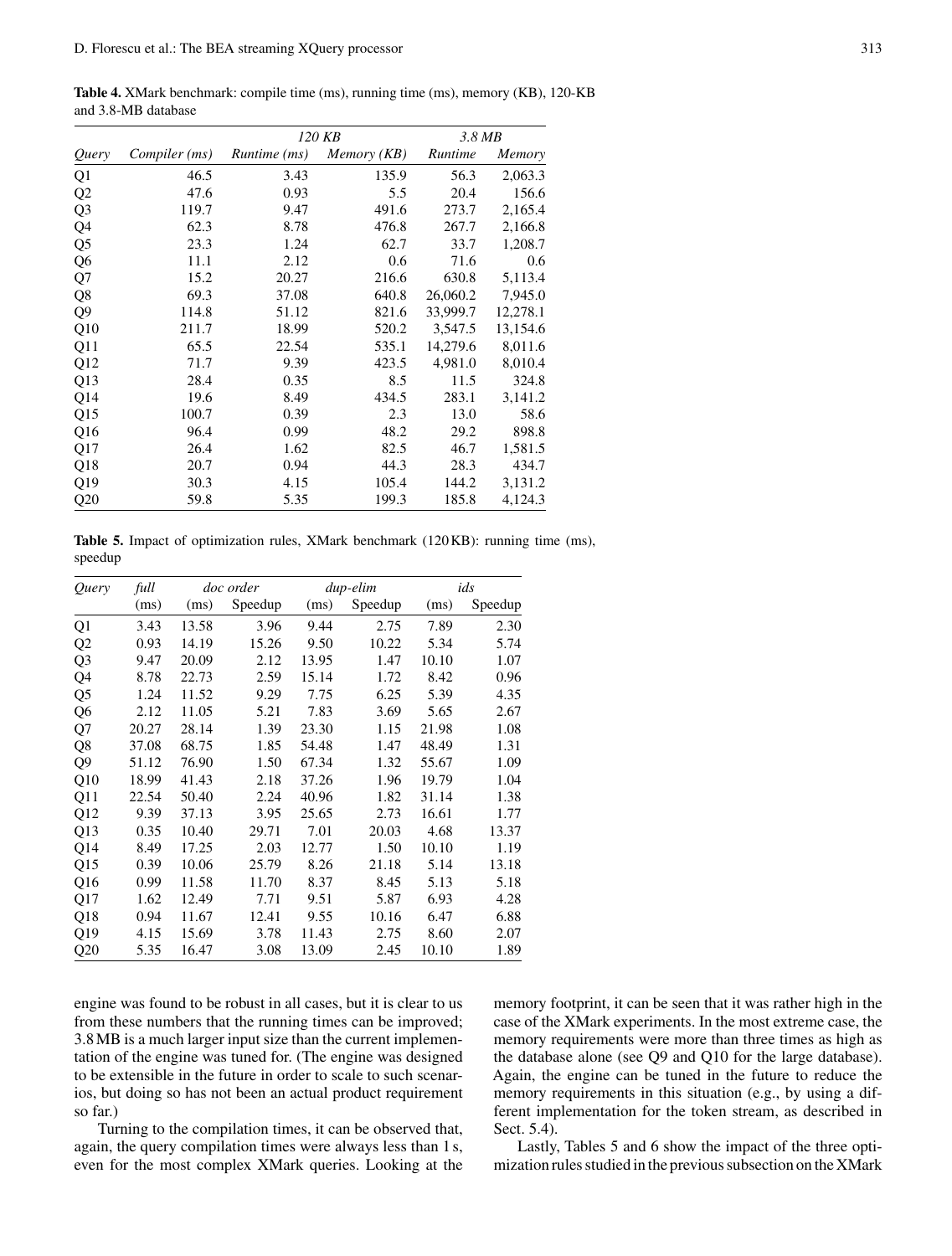**Table 6.** Impact of optimization rules, XMark benchmark (3.8MB): running time (ms), speedup

| Query          | full      | doc order |         | ids<br>dup elim |         |           |         |
|----------------|-----------|-----------|---------|-----------------|---------|-----------|---------|
|                | (ms)      | (ms)      | Speedup | (ms)            | Speedup | (ms)      | Speedup |
| Q <sub>1</sub> | 56.30     | 390.30    | 6.93    | 235.90          | 4.19    | 179.80    | 3.19    |
| Q <sub>2</sub> | 20.40     | 418.60    | 20.52   | 316.10          | 15.50   | 145.60    | 7.14    |
| Q <sub>3</sub> | 273.70    | 553.70    | 2.02    | 417.20          | 1.52    | 272.20    | 0.99    |
| Q4             | 267.70    | 576.30    | 2.15    | 494.00          | 1.85    | 251.10    | 0.94    |
| Q <sub>5</sub> | 33.70     | 378.90    | 11.24   | 251.10          | 7.45    | 163.60    | 4.85    |
| Q <sub>6</sub> | 71.60     | 415.30    | 5.80    | 305.10          | 4.26    | 177.90    | 2.48    |
| Q7             | 630.80    | 1,000.50  | 1.59    | 858.90          | 1.36    | 795.20    | 1.26    |
| Q8             | 26,060.20 | 29,789.10 | 1.14    | 28,251.20       | 1.08    | 26,305.30 | 1.01    |
| Q <sub>9</sub> | 33,999.70 | 38,289.90 | 1.13    | 36,081.20       | 1.06    | 33,611.60 | 0.99    |
| Q10            | 3547.50   | 4442.70   | 1.25    | 4316.70         | 1.22    | 3651.10   | 1.03    |
| Q11            | 14,279.60 | 19,756.80 | 1.38    | 18,022.40       | 1.26    | 15,150.90 | 1.06    |
| Q12            | 4,981.00  | 7,372.70  | 1.48    | 6,316.30        | 1.27    | 5,411.70  | 1.09    |
| Q13            | 11.50     | 351.20    | 30.54   | 238.80          | 20.77   | 143.70    | 12.50   |
| Q14            | 283.10    | 497.00    | 1.76    | 422.20          | 1.49    | 339.50    | 1.20    |
| Q15            | 13.00     | 355.50    | 27.35   | 239.90          | 18.45   | 146.30    | 11.25   |
| Q16            | 29.20     | 382.90    | 13.11   | 245.80          | 8.42    | 164.60    | 5.64    |
| Q17            | 46.70     | 393.70    | 8.43    | 297.20          | 6.36    | 181.80    | 3.89    |
| Q18            | 28.30     | 402.50    | 14.22   | 305.70          | 10.80   | 161.50    | 5.71    |
| Q19            | 144.20    | 505.80    | 3.51    | 371.40          | 2.58    | 297.30    | 2.06    |
| Q20            | 185.80    | 577.40    | 3.11    | 439.70          | 2.37    | 358.40    | 1.93    |

benchmark queries for both the small and large databases. Again, the key observation from before is the same: All three optimizations are necessary, but their effectiveness depends on the particular query. Comparing the speedup factors in the two tables, the optimization rules were, as an overall trend, more important for the large database than for the small database (as one would expect).

#### **12 Related efforts**

Although the XQuery language specification has not yet reached Recommendation status, there are significant efforts both in industry and academia to implement XQuery and to use it for different application scenarios. Virtually all major database vendors are currently working on extending their database products and/or establishing new products based on XQuery. In order to extend relational databases, the SQL/X standard is also emerging [8], and there is currently discussion in the SQL/X world about possibly embedding XQuery as an XML-processing sublanguage in SQL. Furthermore, vendors of native XML database systems (e.g., Software AG) are naturally using XQuery as a query interface for their product. In addition, there are a number of startups and open-source initiatives that are working on XQuery implementations. A list of public XQuery implementations and links to Web demos can be found on the home page of the W3C XQuery Working Group: www.w3c.org/XML/Query.

In the research community, a number of related aspects of XQuery have been addressed recently. To name just a few of the most recent results: Ludäscher et al. [17] describe a stream-based implementation of a subset of XQuery using transducers, and Diao et al. [7] show how information filters defined as XPath expressions (which are also a subset of XQuery, of course) can be implemented using FSAs. Finally,

[15] and [19] are two very recent papers on techniques for implementing XQuery for streaming XML data.

### **13 Conclusion**

This paper has described the design, implementation, and performance characteristics of the BEA streaming XQuery engine. Unlike most other XQuery implementations, this engine is fully compliant with the XQuery specifications of the W3C. Currently, the engine implements the August 2002 version of the XQuery specifications. We are currently amending the implementation taking the November 2003 version of the specifications into account; the November 2003 version is the last version before XQuery 1.0 formally reaches Recommendation status. As we have described, the BEA XQuery engine is a central component of BEA's WebLogic Integration (WLI) 8.1 product. As such, it was tuned to provide high performance for XML message-processing use cases. Experiments using real customer use cases confirm that it indeed has very good performance for such applications; in fact, it significantly outperforms Xalan, a popular XSLT processor that has been under development for several years and has been tuned for similar applications.

# **References**

1. Boag S, Chamberlin D, Fernandez M, Florescu D, Robie J, Simeon J (November 2003) XML query 1.0: an XML query language.

http://www.w3.org/XML/Query

- 2. Carey M, Blevins M, Takacsi-Nagy P (December 2002) Integration, web services style. IEEE Data Eng Bull 25(4):17–21
- 3. Chamberlin D, Fankhauser P, Florescu D, Marchiori M, Robie J (November 2003) XML query use cases. http://www.w3.org/XML/Query